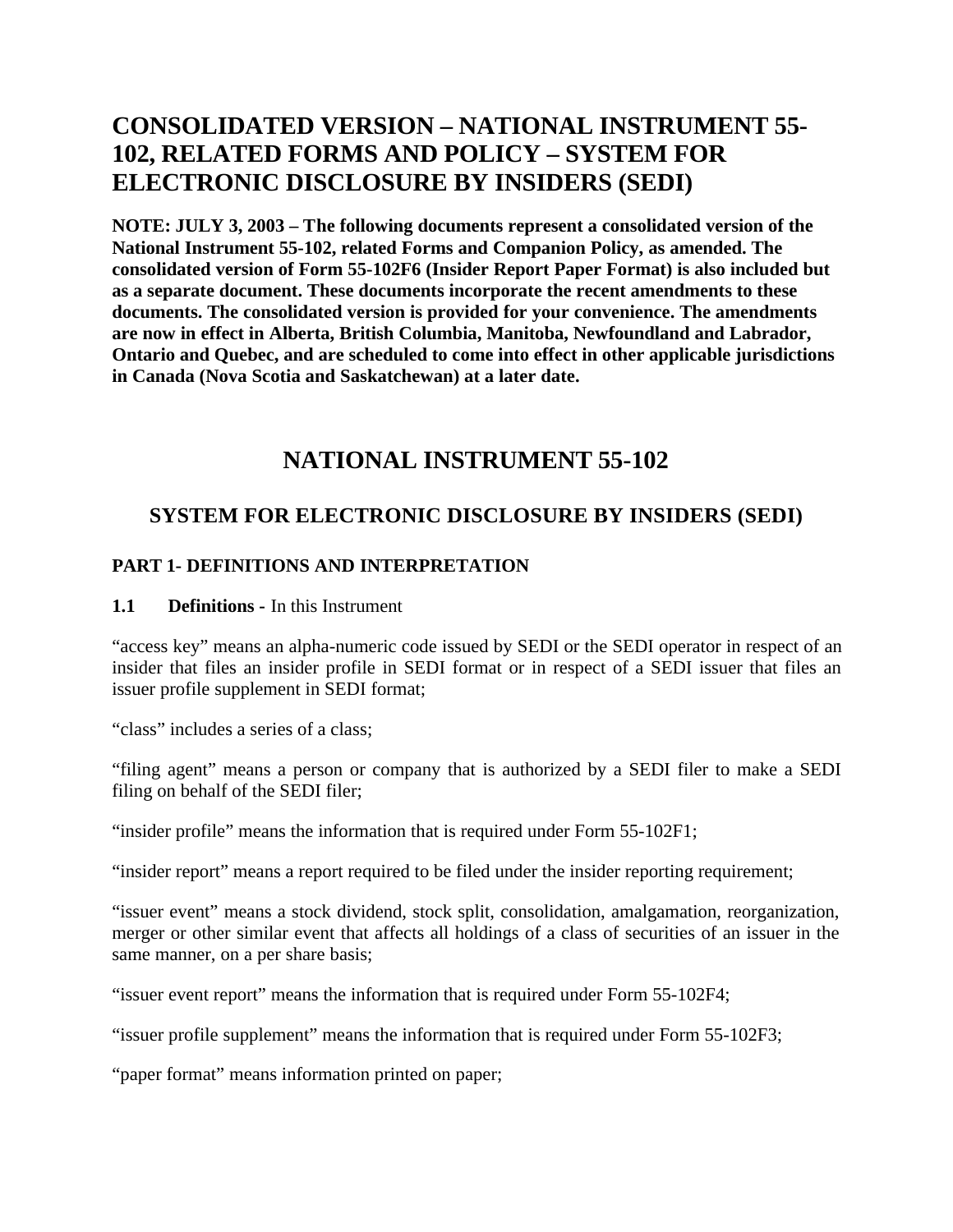"SEDI" means the online computer system providing for the transmission, receipt, review and dissemination of insider reports and related information filed electronically, which is known as the System for Electronic Disclosure by Insiders;

"SEDI filer" means a person or company that is required to make a SEDI filing in accordance with this Instrument;

"SEDI filing" means information that is filed under securities legislation or securities directions in SEDI format, or the act of filing information under securities legislation or securities directions in SEDI format, as the context indicates;

"SEDI format" means information entered electronically in SEDI using the SEDI software application located at the SEDI web site;

"SEDI issuer" means a reporting issuer, other than a mutual fund, that is required to comply with National Instrument 13-101 *System for Electronic Document Analysis and Retrieval (SEDAR)*, including a foreign issuer referred to under paragraph 2 of subsection 2.1(1) of that Instrument;

"SEDI operator" means CDS INC. or a successor appointed by the securities regulatory authority to operate SEDI;

"SEDI software application" means the software on the SEDI web site that provides SEDI users with the functionality to make SEDI filings;

"SEDI user" means an individual who has registered in accordance with subsection 2.5(2);

"SEDI web site" means the web site maintained by the SEDI operator for the filing of information in SEDI format;

"transfer report" means

- (a) in Alberta, Saskatchewan, Ontario, Nova Scotia or Newfoundland, a report required to be filed by an insider of a reporting issuer under securities legislation if the insider transfers securities of the reporting issuer into the name of an agent, nominee or custodian; or
- (b) in Quebec, a report required to be filed by an insider of a reporting issuer under securities legislation if the insider registers or causes to be registered any security of the reporting issuer in the name of a third person;

"user registration form" means the information that is required under Form 55-102F5.

#### **PART 2 - SEDI FILING REQUIREMENTS**

#### **2.1 Filing of Insider Profile**

(1) An insider of a SEDI issuer shall file an insider profile or an amended insider profile in SEDI format before the insider files an insider report in SEDI format in respect of that SEDI issuer.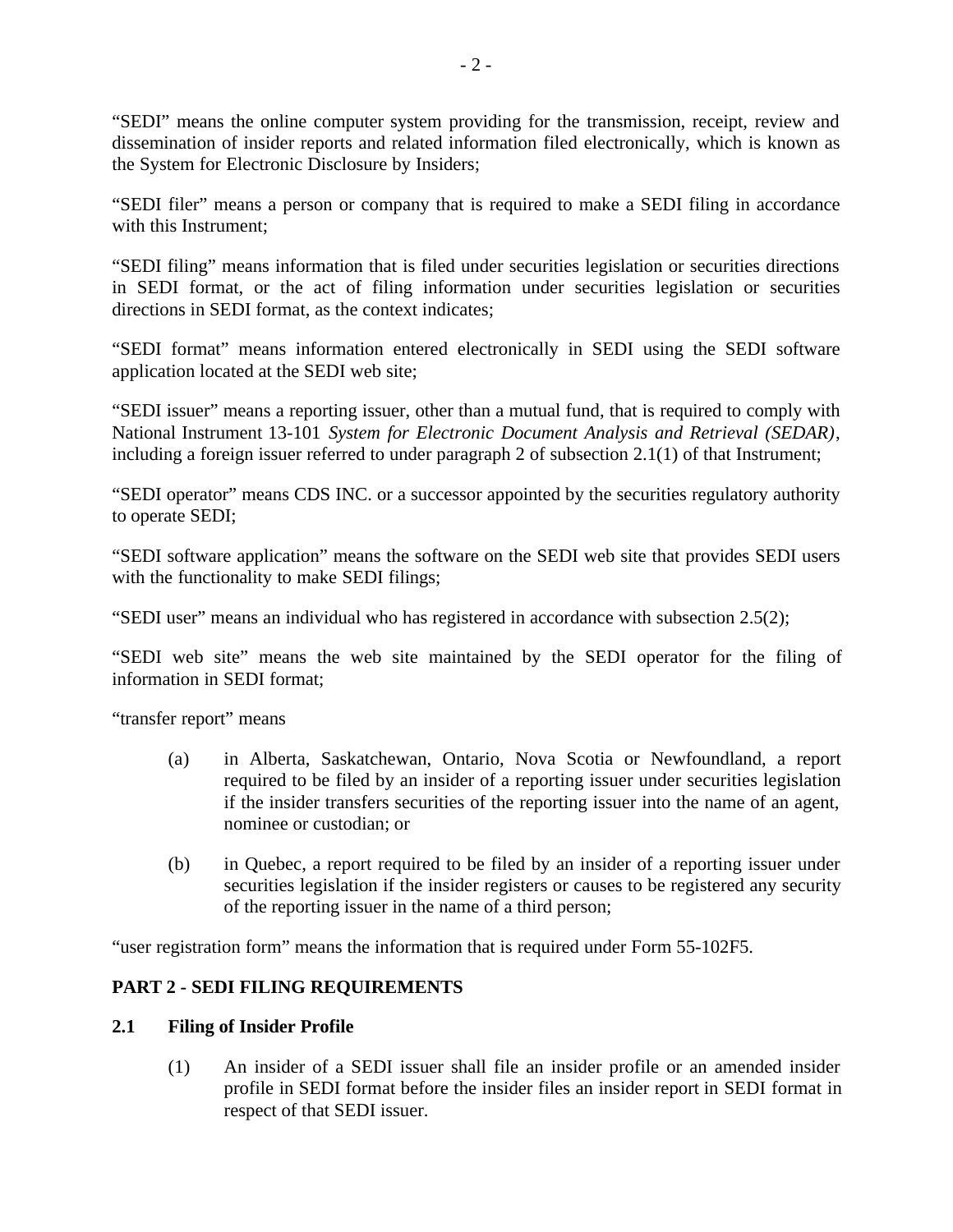- (2) An insider profile shall contain the information required under Form 55-102F1.
- (3) An insider that has filed an insider profile under subsection (1) shall file an amended insider profile in SEDI format containing the information required under Form 55-102F1
	- (a) if there is a change in the insider's name or the insider's relationship to any SEDI issuer disclosed in the insider's most recently filed insider profile, or if the insider ceases to be an insider of any such SEDI issuer, within 10 days after the occurrence of the event, or
	- (b) if there has been any other change in the information disclosed in the insider's most recently filed insider profile, at the time that the insider next files an amended insider profile or an insider report in SEDI format.
- (4) An insider that is required to file an insider profile in SEDI format shall not file more than one insider profile.

### **2.2 Filing of Insider Reports in SEDI Format**

- (1) An insider of a SEDI issuer that is required by securities legislation to file an insider report in that capacity shall file the insider report in SEDI format through a SEDI user.
- (2) For greater certainty, a SEDI user under subsection (1) includes the insider if that insider becomes registered as a SEDI user on or before the time that the insider report is due to be filed.
- (3) An insider report that is filed in SEDI format shall contain the information required under Form 55-102F2.

#### **2.3 Filing of Issuer Profile Supplement**

- (1) A SEDI issuer shall file an issuer profile supplement in SEDI format within three business days after the date that it becomes a SEDI issuer.
- (2) An issuer profile supplement that is required to be filed under subsection (1) shall contain the information required under Form 55-102F3.
- (3) A SEDI issuer shall file an amended issuer profile supplement in SEDI format immediately if
	- (a) the SEDI issuer issues any security or class of securities to any insider of the SEDI issuer, unless that issuance has already been disclosed in its issuer profile supplement;
	- (b) there is any change in the designation of any security or class of securities of the SEDI issuer disclosed or required to be disclosed in its issuer profile supplement;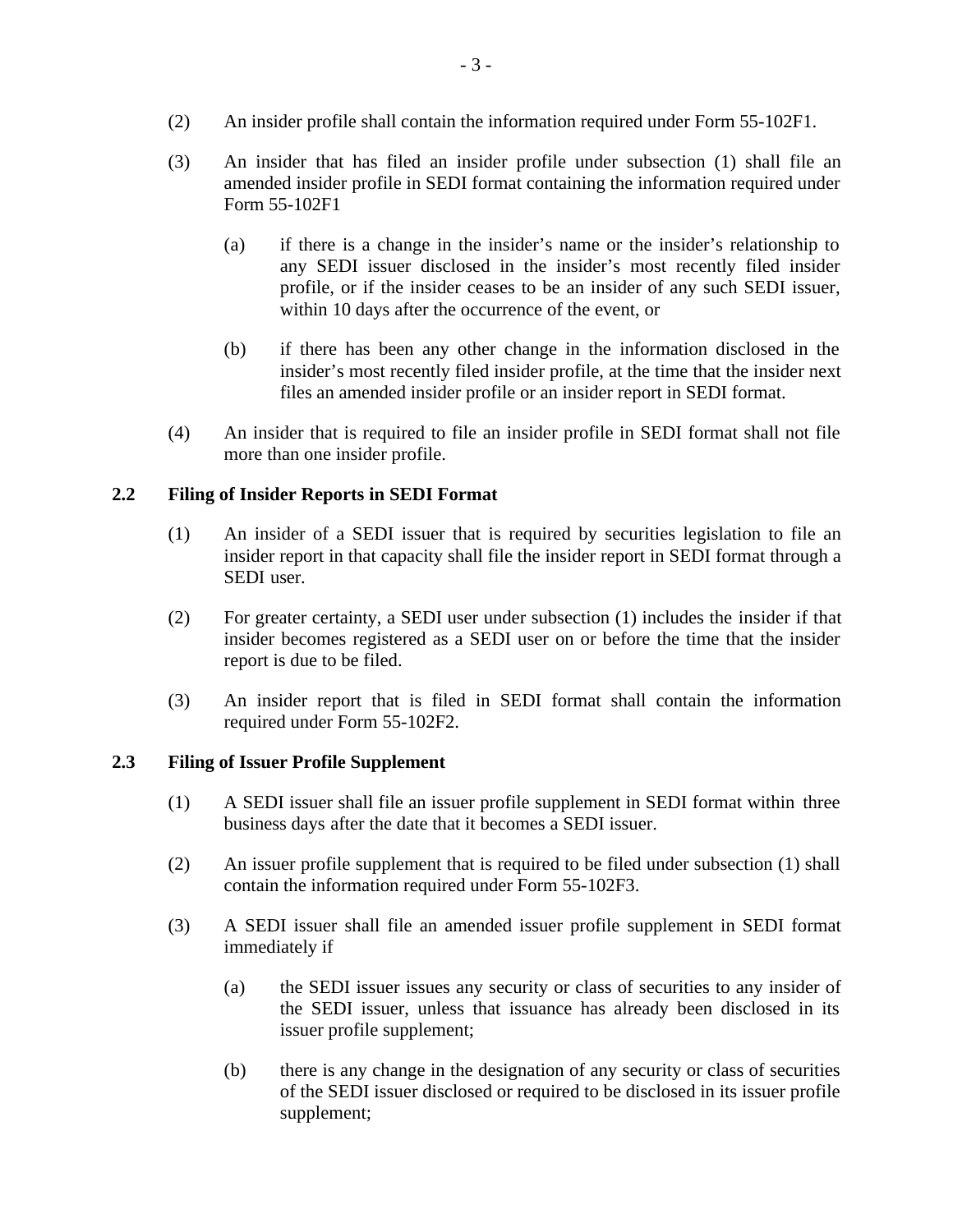- (c) any security or class of securities of the SEDI issuer disclosed or required to be disclosed in its issuer profile supplement has ceased to be outstanding and is not subject to issuance at a future date; or
- (d) there is any other change in the information disclosed or required to be disclosed in its issuer profile supplement.

### **2.4 Filing of Issuer Event Report**

- (1) A SEDI issuer shall file an issuer event report in SEDI format no later than one business day following the occurrence of an issuer event.
- (2) An issuer event report that is required to be filed under subsection (1) shall contain the information required under Form 55-102F4.

#### **2.5 SEDI Users**

- (1) An individual who is a SEDI filer, a filing agent, or an authorized representative of a SEDI filer or filing agent, may use SEDI for the purpose of making SEDI filings.
- (2) Before using SEDI to make SEDI filings, an individual referred to in subsection (1) shall register as a SEDI user by
	- (a) completing and submitting a user registration form in SEDI format; and
	- (b) delivering a copy of the completed user registration form in paper format to the SEDI operator for verification by the SEDI operator.
- (3) A user registration form under subsection (2) shall contain the information required under Form 55-102F5 and the paper format copy of the user registration form under paragraph (2)(b) shall contain the manual or facsimile signature of the individual being registered.
- (4) The paper format copy of the user registration form referred to in paragraph (2)(b) shall be delivered to the SEDI operator by prepaid mail, personal delivery or facsimile at the address or facsimile number indicated on the printed copy of Form 55-102F5, as applicable.

#### **PART 3 - FILING OF REPORTS IN PAPER FORMAT**

#### **3.1 Filing of Insider Reports in Paper Format**

- (1) An insider report that is not required to be filed in SEDI format under this Instrument shall be filed in paper format.
- (2) An insider report that is required to be filed in paper format shall be prepared in accordance with Form 55-102F6, subject to any provision of securities legislation that permits the use of an alternative form of report in the particular circumstances.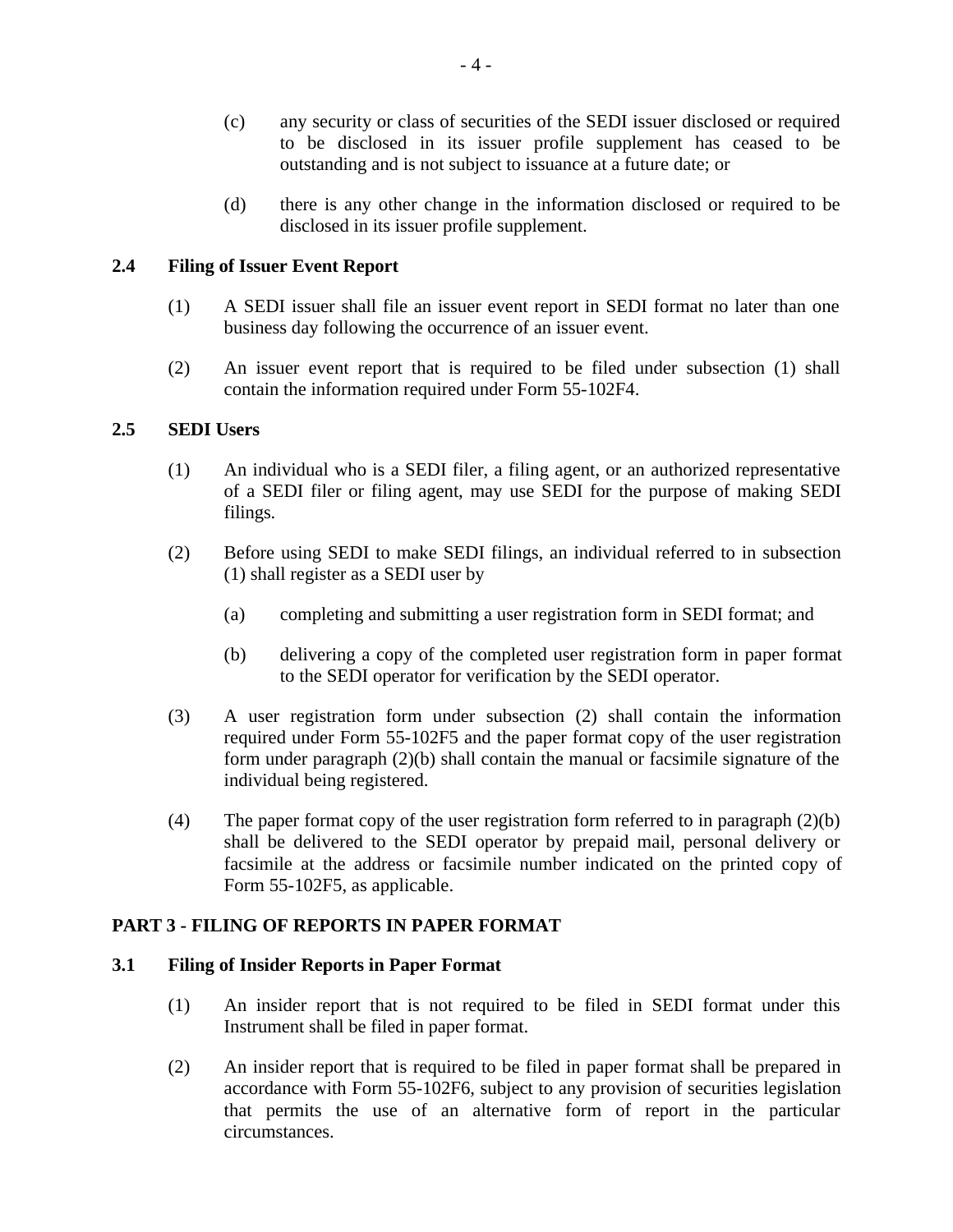- (3) An insider report that is prepared in accordance with Form 55-102F6 shall be manually signed and shall be filed either
	- (a) by prepaid mail or personal delivery to the address of the securities regulatory authority set forth on Form 55-102F6; or
	- (b) by facsimile to the facsimile number of the securities regulatory authority set forth on Form 55-102F6.

#### **3.2 Filing of Transfer Reports in Paper Format**

- (1) In Alberta, Saskatchewan, Ontario, Quebec, Nova Scotia or Newfoundland, a transfer report shall be filed in paper format and shall be prepared in accordance with Form 55-102F6.
- (2) A transfer report that is prepared in accordance with Form 55-102F6 shall be manually signed and shall be filed either
	- (a) by prepaid mail or personal delivery to the address of the securities regulatory authority set forth on Form 55-102F6; or
	- (b) by facsimile to the facsimile number of the securities regulatory authority set forth on Form 55-102F6.

#### **PART 4 - SEDI FILING EXEMPTION**

#### **4.1 Temporary Hardship Exemption**

- (1) If unanticipated technical difficulties or failure by a SEDI issuer to file its issuer profile supplement prevent the timely submission of an insider report in SEDI format, a SEDI filer shall file the insider report in paper format as soon as practicable and in any event no later than two business days after the day on which the insider report was required to be filed.
- (2) An insider report filed in paper format under subsection (1) shall be prepared in accordance with Form 55-102F6 and shall include the following legend in capital letters at the top of the front page:

IN ACCORDANCE WITH SECTION 4.1 OF NATIONAL INSTRUMENT 55- 102 SYSTEM FOR ELECTRONIC DISCLOSURE BY INSIDERS (SEDI), THIS INSIDER REPORT IS BEING FILED IN PAPER FORMAT UNDER A TEMPORARY HARDSHIP EXEMPTION.

(3) The requirements of securities legislation relating to paper format filings of insider reports apply to a filing under subsection (1) except that signatures to the paper format document may be in typed form rather than manual format and an agent may sign the paper format document on behalf of an insider who is an individual without filing a completed power of attorney.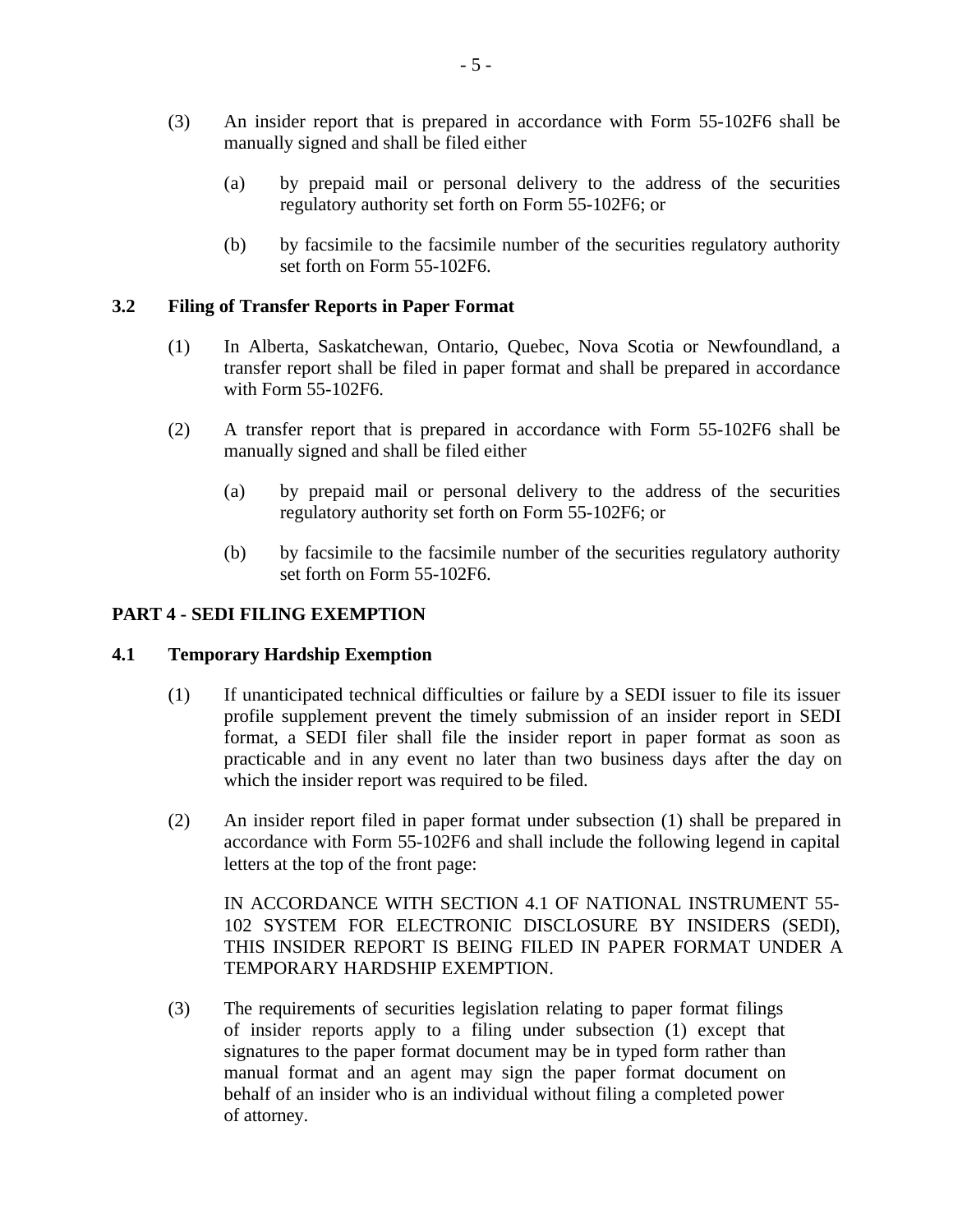- (4) If an insider report is filed in paper format in the manner and within the time prescribed in this section, the date by which the information is required to be filed under securities legislation is extended to the date on which the filing is made in paper format.
- (5) If a SEDI filer makes a paper format filing under this section, the SEDI filer shall file the insider report in SEDI format as soon as practicable after the unanticipated technical difficulties have been resolved or the insider has become aware that the SEDI issuer has filed its issuer profile supplement, whichever is applicable.
- (6) Despite sub-section 2.1(3) and sections 2.3 and 2.4, if unanticipated technical difficulties prevent a SEDI filer from filing an issuer profile supplement, an amended issuer profile supplement, an issuer event report or an amended insider profile within the specified time, the SEDI filer shall file such document as soon as practicable after the unanticipated technical difficulties have been resolved.

# **PART 5 - PREPARATION AND TRANSMISSION OF SEDI FILINGS**

- **5.1 Manner of Effecting SEDI Filings**  A SEDI filing shall be prepared and transmitted using the SEDI software application located at the SEDI web site.
- **5.2 Access Key** After an issuer profile supplement or an insider profile has been filed by or for a SEDI filer, all information filed in SEDI format by or for the SEDI filer shall be authenticated using the SEDI filer's access key.
- **5.3 Format of Information and Number of Copies** A requirement in securities legislation relating to the format in which a report or other information to be filed must be printed or specifying the number of copies of a report or other information that must be filed does not apply to a SEDI filing made in accordance with this Instrument.

# **PART 6 - EXEMPTION**

# **6.1 Exemption**

- (1) The regulator or the securities regulatory authority may grant an exemption from this Instrument, in whole or in part, subject to such conditions or restrictions as may be imposed in the exemption.
- (2) Despite subsection (1), in Ontario only the regulator may grant such an exemption.

# **PART 7 - TRANSITION TO ELECTRONIC FILING**

- **7.1 SEDI Issuers**  An issuer that is a SEDI issuer on October 29, 2001 shall file an issuer profile supplement in SEDI format within five business days after that date.
- **7.2 Transactions Before Effective Date**  If, at any time on or after November 13, 2001, an insider of a SEDI issuer is filing an insider report, including an amended insider report, in respect of a relationship to, or a transaction in securities of, the SEDI issuer which arose or occurred prior to that date, the insider shall file the insider report in SEDI format.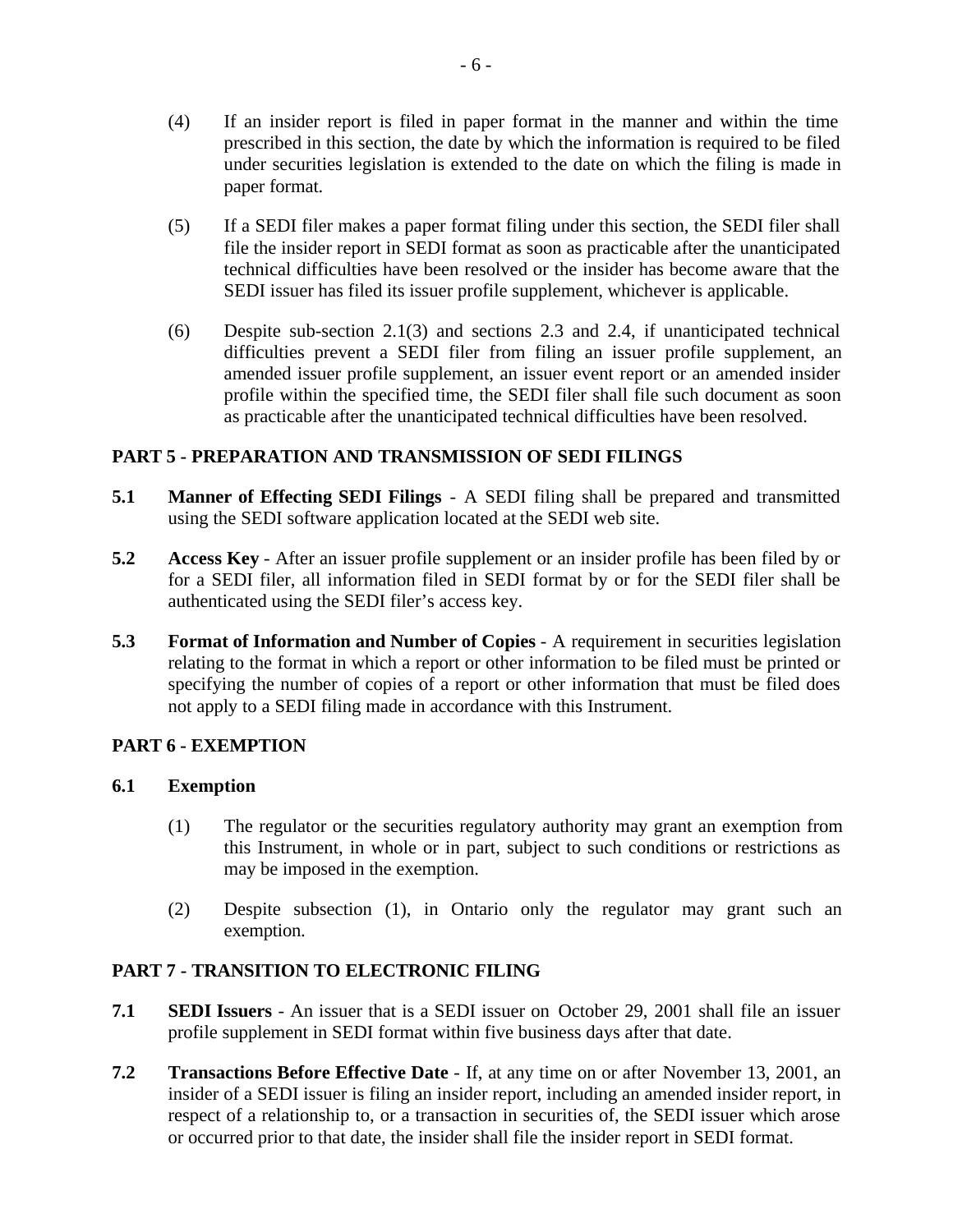#### **PART 8 - EFFECTIVE DATE**

#### **8.1 Effective Date**

- (1) Except for sections 2.1, 2.2, 2.4, 3.1 and 3.2, this Instrument comes into force on October 29, 2001.
- (2) Sections 2.1, 2.2, 2.4, 3.1 and 3.2 come into force on November 13, 2001.

# **PART 9 - FILING OF ISSUER PROFILE SUPPLEMENT**

#### **9.1 Filing of Issuer Profile Supplement**

- (1) A SEDI issuer that filed an issuer profile supplement in SEDI format on or before January 31, 2002 shall file a new and current issuer profile supplement in SEDI format not later than the date specified by the regulator under subsection (2).
- (2) For the purposes of subsection (1), the regulator may specify a period and that period must
	- (a) begin no earlier than the date that the notice is published under subsection (3), and
	- (b) be at least 18 days in length.
- (3) After specifying a period under subsection (2), the regulator shall
	- (a) publish a notice specifying the date the period ends and the filing requirement under subsection (1), and
	- (b) issue a press release summarizing the notice given under paragraph (a).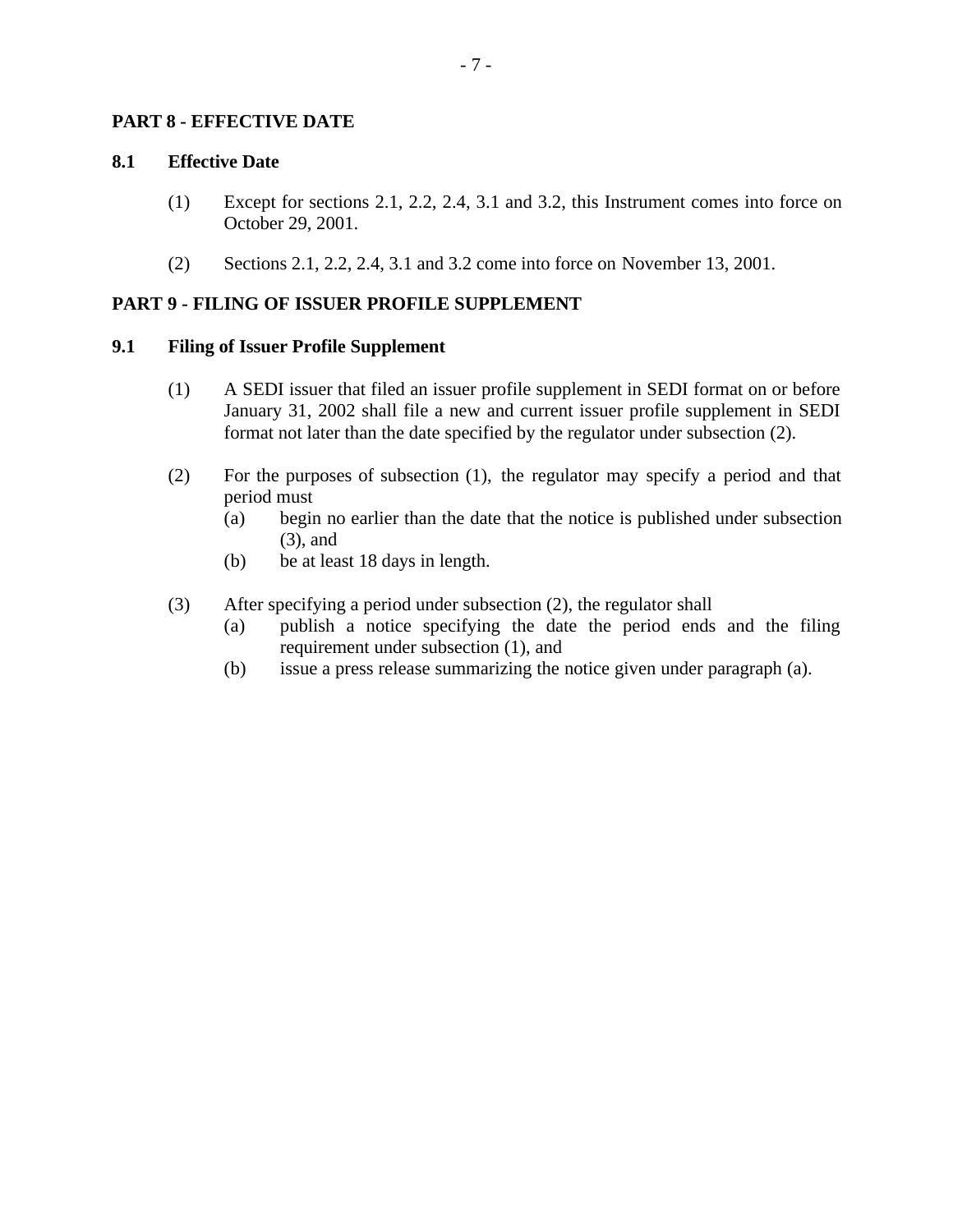# **FORM 55-102F1**

### **Insider Profile**

An insider profile filed in SEDI format shall contain the information prescribed below. The information shall be entered using the online version of this form accessible by SEDI users at the SEDI web site (www.sedi.ca). All references to web pages, fields and lists relate to the online version of the form.

If the insider is an individual, start entering information on the web page titled "Create insider profile (Form 55-102F1) - Enter individual information". If the individual insider has submitted a SEDI user registration form, select "Copy your user registration information" to avoid reentering the insider's personal information. If the insider is not an individual, select "Enter company information" and start entering information on the web page titled "Create insider profile (Form 55-102F1) - Enter company information".

### **1. Insider's full legal name**

Provide the full legal name of the insider. Use upper and lower case letters as applicable. Do not use initials, nicknames or abbreviations. If the insider is an individual, complete the "Insider family name" and the "Insider given names" fields. If the insider is not an individual, provide the full legal name of the insider in the "Insider company name" field.

### **2. Name of insider representative (if applicable)**

If the insider is not an individual, provide the full legal name of an individual representative of the insider using the "Family name" and "Given names" fields. Use upper and lower case letters as applicable. Do not use initials, nicknames or abbreviations.

#### **3. Insider's address**

If the insider is an individual, provide the insider's principal residential address. Otherwise, provide the business address where the insider's representative (provided in item 2 above) is employed. In either case, select or provide the country and provide the address (street name and number, etc.), the municipality (city, town, etc.), province, territory or state and postal or zip code, as applicable. A post office box or similar mailing address is not acceptable.

#### **4. Insider's telephone number**

Provide a daytime telephone number for the insider (if the insider is an individual) or for the insider's representative (if the insider is not an individual).

# **5. Insider's fax number (if applicable)**

If available, provide a fax number for the insider (if the insider is an individual) or for the insider's representative (if the insider is not an individual).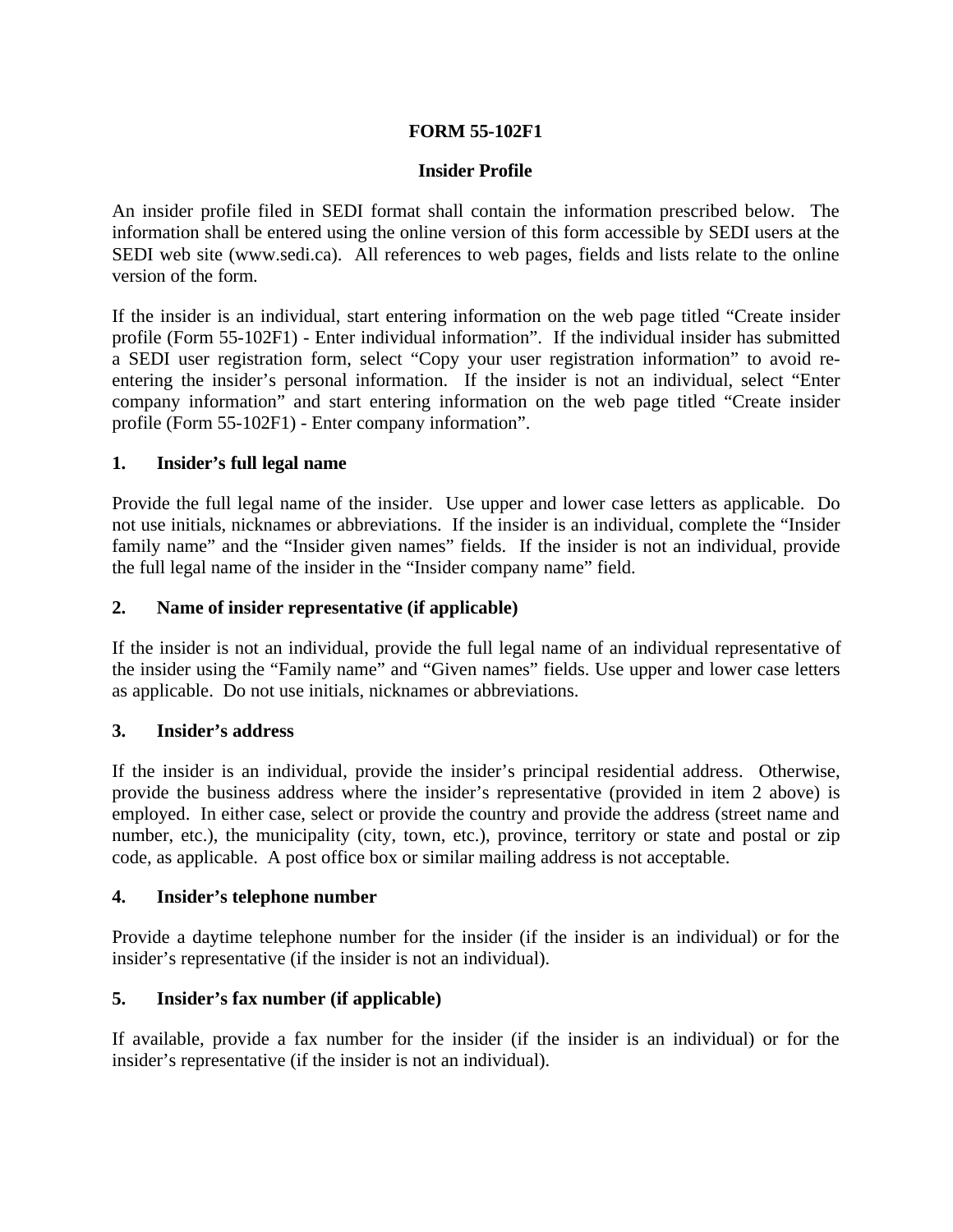# **6. Insider's e-mail address (if applicable)**

If available, provide an e-mail address for the insider (if the insider is an individual) or for the insider's representative (if the insider is not an individual).

### **7. Correspondence in English or French**

If the insider is an individual resident in Quebec, the insider may choose to receive any correspondence from the Quebec securities regulatory authority in English. If no choice is made, any correspondence from the Quebec securities regulatory authority shall be in French. If the insider is a person or company other than an individual and is resident in Quebec, any correspondence from the Quebec securities regulatory authority shall be in French.

If the insider is resident in Manitoba, New Brunswick or Ontario, the insider may choose to receive any correspondence from the local securities regulatory authority in French. If no choice is made, any correspondence from the local securities regulatory authority shall be in English.

### **8. Confidential question and answer**

Provide a "confidential question" and an answer to the confidential question for use in verifying the identity of the insider or the insider's representative if a request is being made to the SEDI operator for a new insider access key. Keep a record of the confidential question and answer in a secure location.

#### **9. Add name(s) of reporting issuer(s)**

Add the name of each reporting issuer in respect of which the insider is required to file an insider report in SEDI format. Search for and select each reporting issuer to be added from a database of all SEDI issuers provided for this purpose. Use the reporting issuer's SEDAR number or its legal name (in English or French) to conduct your search. Make sure you select the correct reporting issuer before you proceed further. If you are unable to find the reporting issuer that you are searching for, contact the reporting issuer or the SEDI operator for assistance. Note that the reporting issuer will not appear in your search results unless the reporting issuer has created an issuer profile in SEDAR and filed an issuer profile supplement in SEDI.

If the insider has ceased to be an insider of a reporting issuer added previously to the insider profile, see item 12 below.

#### **10. Insider's relationship to reporting issuer**

For each reporting issuer added under item 9 above, disclose all of the insider's relationships to that reporting issuer by selecting from the list of relationship types provided.

#### **11. Date the insider became an insider or date of opening balance**

For each reporting issuer added under item 9 above, if the insider has not filed an insider report in respect of the reporting issuer since becoming an insider, provide the date on which the insider became an insider of the reporting issuer. Otherwise, provide an opening balance date. This opening balance date will be used as the date for all opening balances of securities of this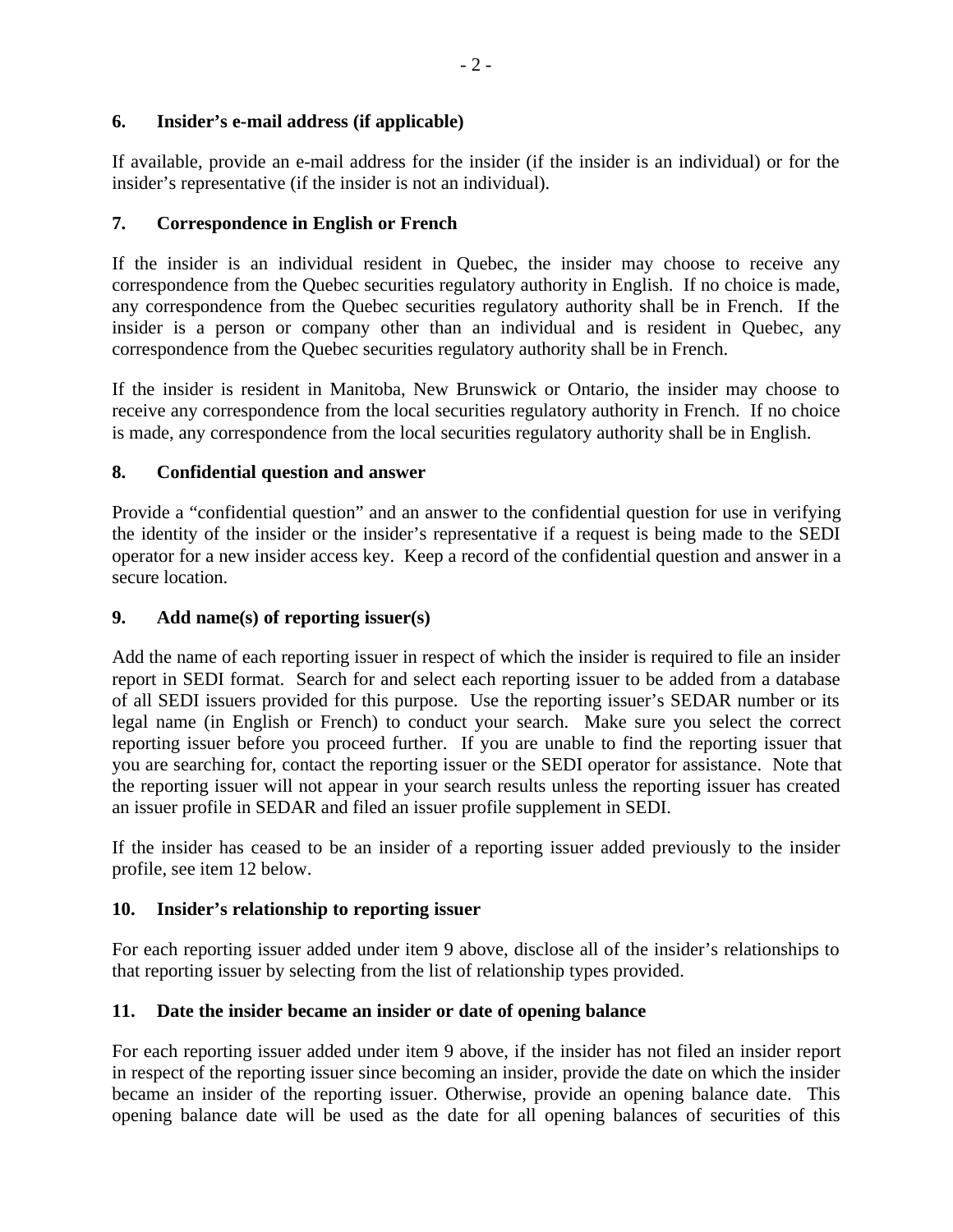reporting issuer. The opening balance date should be a date prior to the date of any transactions that will be reported for this reporting issuer in SEDI.

### **12. Date the insider ceased to be an insider**

If the insider has ceased to be an insider of a reporting issuer added previously to the insider profile, amend the insider profile by providing the date on which the insider ceased to be an insider of the reporting issuer in the fields provided for this purpose on the web page titled "Amend insider profile - Amend issuer information."

### *Optional Information*

An insider profile filed in SEDI format may, at the option of the insider, contain the following additional information:

### **13. Additional contact information**

For each reporting issuer added to the insider profile, the insider may provide another address at which the insider prefers to be contacted (such as a business address) or may provide contact information for another individual who is to be contacted by the securities regulatory authority instead of the insider. To provide additional contact information, check the applicable box under "Optional information" on the web page titled "Create insider profile - Enter information about the insider's relationship to the issuer".

### **14. Add name(s) of registered holder(s) of securities**

If the insider is required to file an insider report in respect of securities owned indirectly or over which control or direction is exercised, the insider must provide the name of the registered holder of the securities at the time the insider report is filed. To assist the insider in complying with this requirement, for each reporting issuer added to the insider's profile the insider may add the name(s) of the registered holder(s) of securities of the reporting issuer that the insider is required to provide in an insider report.

To add the name(s) of the registered holder(s) for the reporting issuer, check the applicable box under "Optional information" on the web page titled "Create insider profile - Enter information about the insider's relationship to the issuer". Any name added to the insider's profile in this manner may be selected when an insider report is prepared in SEDI format and registered holder information is required. The full legal name of the registered holder must be provided in each case.

Securities beneficially owned directly but held through a nominee such as a broker or bookbased depository are considered direct holdings.

# *Amending Insider Profile To Add a Reporting Issuer*

If an insider that has previously filed an insider profile is required to file an insider report in SEDI format in respect of a reporting issuer that is not already disclosed in the insider profile, amend the insider profile to add the name of the reporting issuer, to disclose all of the insider's relationships to the reporting issuer and to provide the date the insider became an insider or the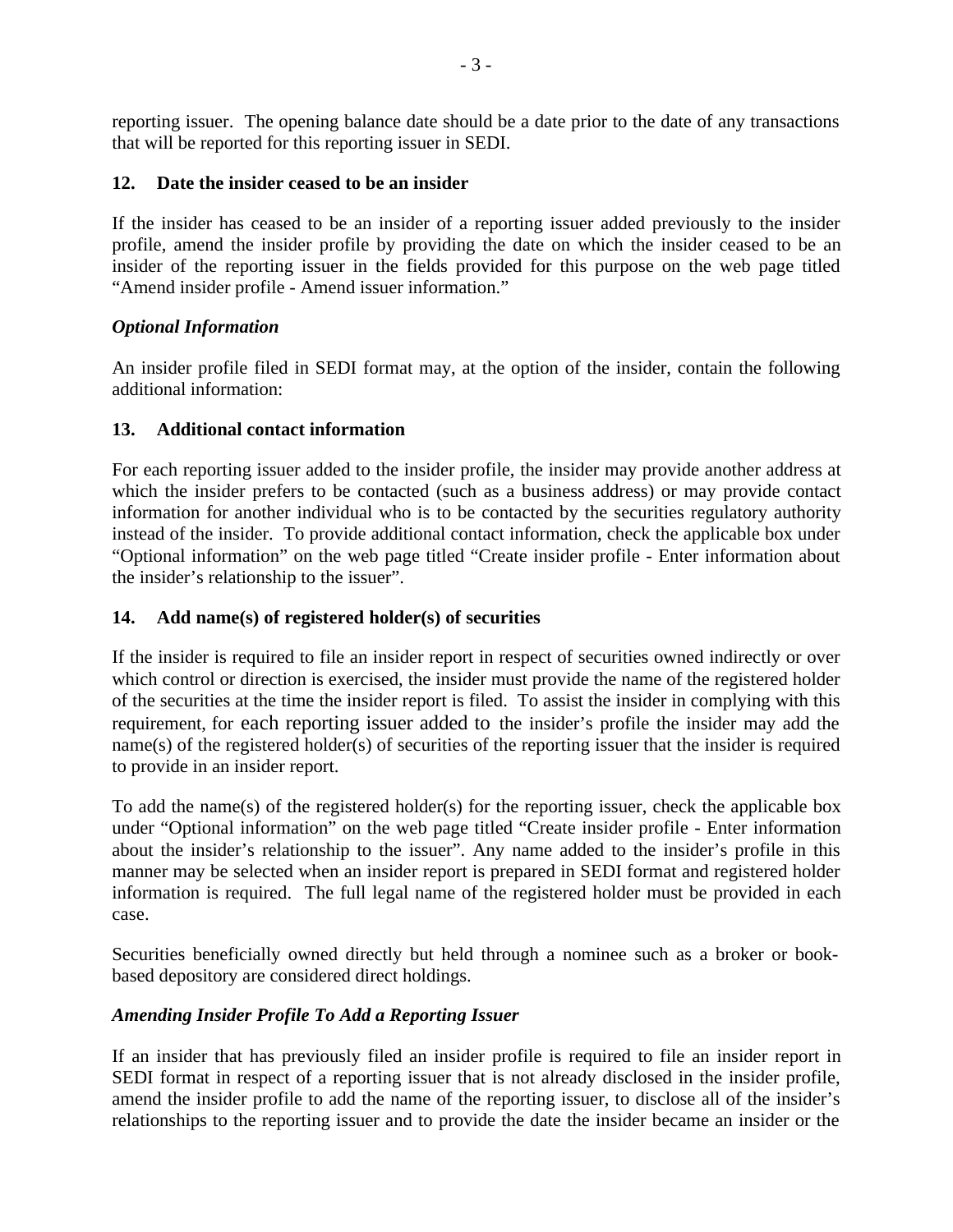date of the previous paper filing, as applicable. Provide the information required in items 9, 10 and 11 above.

#### *Certification*

Prior to submitting an insider profile, the insider or the insider's agent must certify that the information is true and complete in every respect by selecting "Certify" on the web page titled "Create insider profile - Certify and file insider profile" and following the instructions provided for this purpose. In the case of an agent, the certification is based on the agent's best knowledge, information and belief but the insider is still responsible for ensuring that the information filed by the agent is true and complete. It is an offence to submit information that, in a material respect and at the time and in the light of the circumstances in which it is submitted, is misleading or untrue.

#### *Notice – Collection and Use of Personal Information*

The personal information required under this form is collected on behalf of and used by the securities regulatory authorities set out below for purposes of the administration and enforcement of certain provisions of the securities legislation in British Columbia, Alberta, Saskatchewan, Manitoba, Ontario, Quebec, Nova Scotia and Newfoundland. Some of the required information will be made public pursuant to the securities legislation in each of the jurisdictions indicated above. Other required information will remain confidential and will not be disclosed to any person or company except to any of the securities regulatory authorities or their authorized representatives. If you have any questions about the collection and use of this information, you may contact the securities regulatory authority in any jurisdiction(s) in which the required information is filed, at the address(es) or telephone number(s) set out below. In Quebec, questions may also be addressed to the Commission d'accès à l'information du Québec (1-888- 528-7741, web site: www.cai.gouv.qc.ca).

Alberta Securities Commission  $4^{\text{th}}$  Floor, 300-5<sup>th</sup> Avenue S.W. Calgary, AB T2P 3C4 Attention: Information Officer Telephone: (403) 297-6454

The Manitoba Securities Commission 1130-405 Broadway Winnipeg, MB R3C 3L6 Attention: Director, Legal Telephone: (204) 945-4508

British Columbia Securities Commission P.O. Box 10142, Pacific Centre 701 West Georgia Street Vancouver, BC V7Y 1L2 Attention: Supervisor, Insider Reporting Telephone: (604) 899-6500 or (800) 373-6393 (in BC)

Securities Commission of Newfoundland P.O. Box 8700 2<sup>nd</sup> Floor, West Block Confederation Building St. John's, NFLD A1B 4J6 Attention: Director of Securities Telephone: (709) 729-4189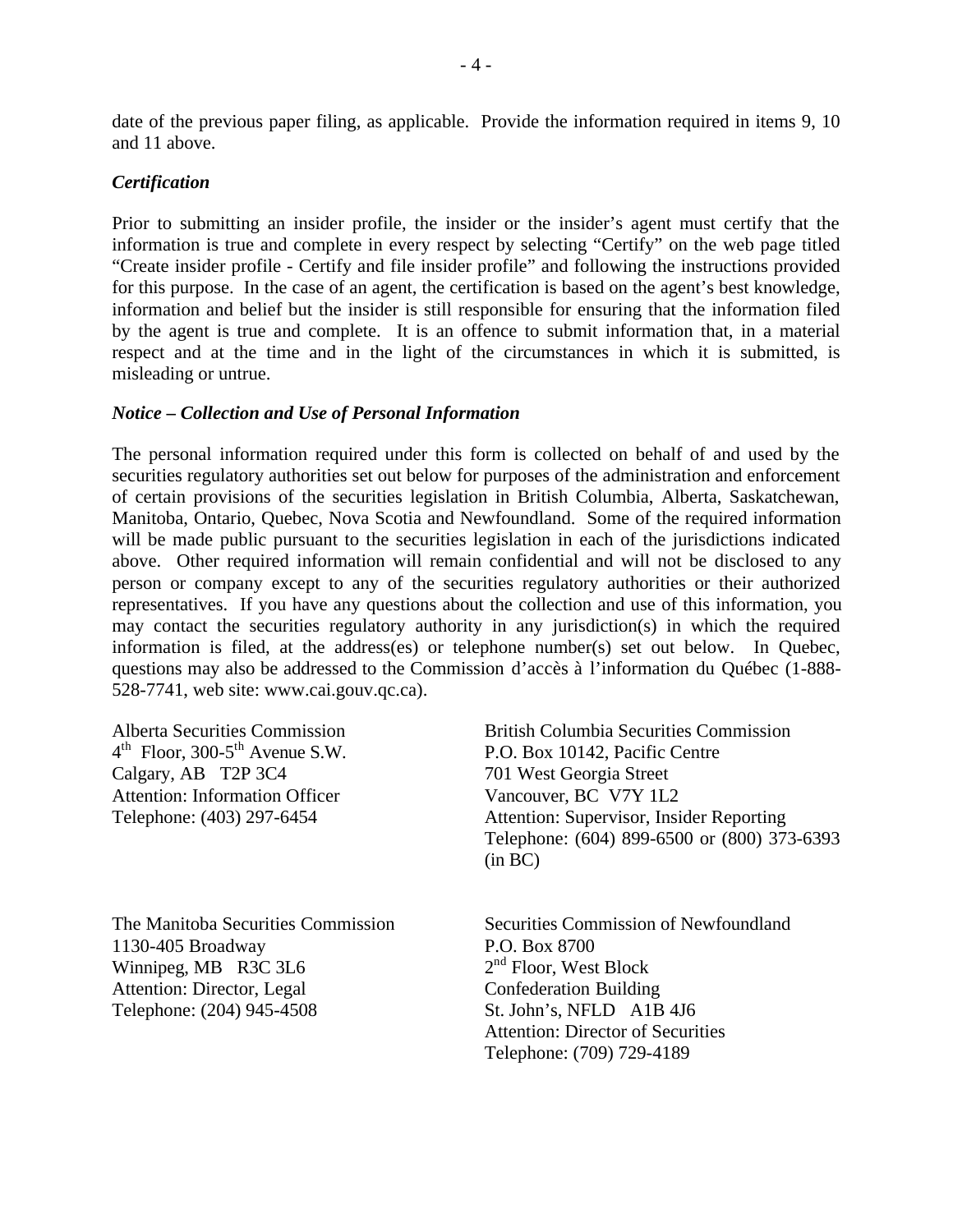Nova Scotia Securities Commission 2<sup>nd</sup> Floor, Joseph Howe Building 1690 Hollis Street P.O. Box 458 Halifax, NS B3J 3J9 Attention: FOI Officer Telephone: (902) 424-7768

Commission des valeurs mobilières du Québec Stock Exchange Tower P.O. Box 246, 22nd Floor 800 Victoria Square Montréal, PQ H4Z 1G3 Attention: Responsable de l'accès à l'information Telephone: (514) 940-2150 or (800) 361-5072 (in Quebec)

Ontario Securities Commission Suite 1903, Box 55 20 Queen Street West Toronto, ON M5H 3S8 Attention: FOI Coordinator Telephone: (416) 593-8314

Saskatchewan Financial Services Commission, Securities Division 6<sup>th</sup> Floor, 1919 Saskatchewan Drive Regina, SK S4P 3V7 Attention: Director Telephone: (306) 787-5645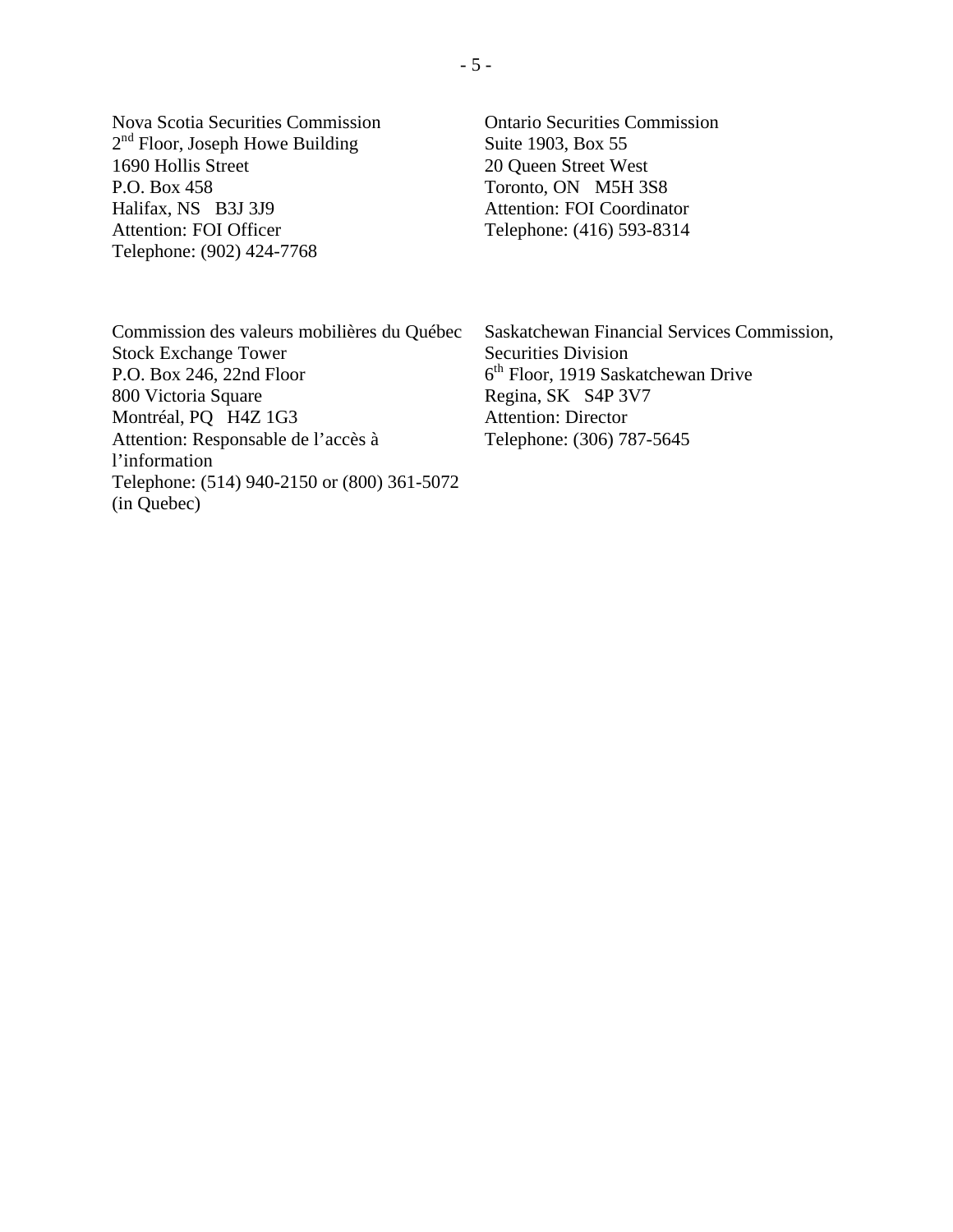# **FORM 55-102F2**

### **Insider Report**

An insider report filed in SEDI format shall contain the information prescribed below. The information shall be entered using the online version of this form accessible by SEDI users at the SEDI web site (www.sedi.ca). All references to web pages, fields and lists relate to the online version of the form.

If a position or transaction being reported by the insider involves an option, warrant, right or other derivative, the information prescribed by items 18 to 25 below must be included in the insider report, if applicable.

For each reporting issuer in respect of which one or more positions or transactions are being reported by an insider, start by navigating to the web page titled "File insider report (Form 55- 102 F2) – Select issuer" and then provide the information required in the circumstances.

### **1. Name of reporting issuer**

Provide the name of the reporting issuer for the securities that are the subject of the insider report by selecting the reporting issuer's name from the list of one or more reporting issuer names added previously to the insider's profile. If the name of the applicable reporting issuer does not appear in the list, the insider's profile must be amended to add the name of the applicable reporting issuer before the insider report can be completed. A separate insider report must be completed for each reporting issuer in respect of which the insider has a reporting obligation.

#### **2. Amended insider report**

If the insider is amending information contained in an insider report filed previously in SEDI format, the amended insider report shall contain all of the information required to be disclosed in the previous insider report in its amended form.

If the insider is amending information contained in an insider report filed previously in paper format, select "Amend paper filing" on the "Amend insider transaction" web page and complete a new insider report in SEDI format containing all of the information required to be disclosed in the previous paper filing in its amended form. In the "General remarks" field on the "File insider report - Enter transaction information" web page, provide the date on which the previous paper filing was made.

# **3. Review issuer information**

Review the information contained in the insider's profile with respect to the selected reporting issuer to ensure that it is correct. If required, select "Amend" to file an amended insider profile.

#### **4. Review new issuer event reports**

If the reporting issuer has filed an issuer event report that has not previously been viewed or that has been previously flagged for further viewing, the issuer event report will be displayed for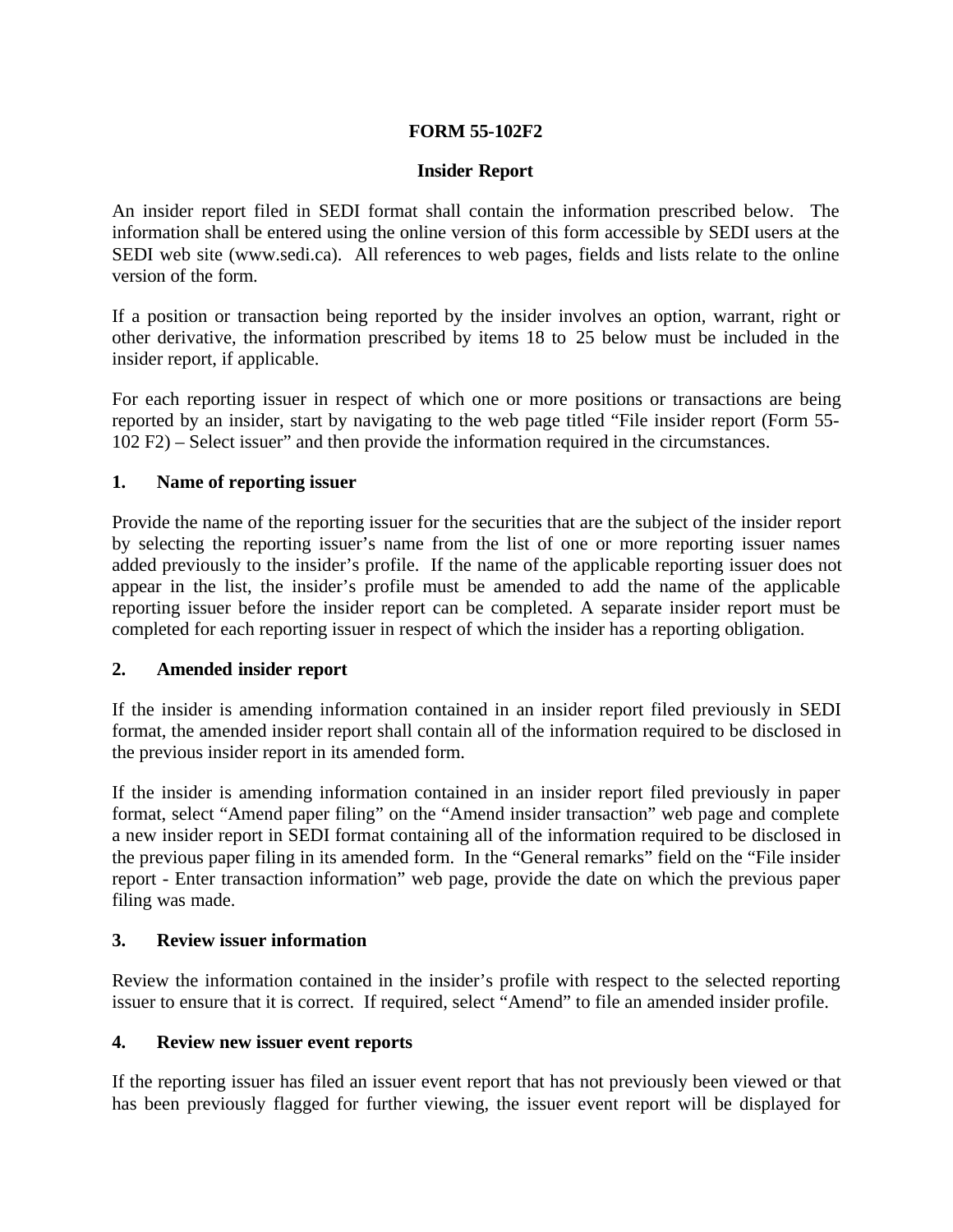review by or on behalf of the insider. If the insider's holdings of securities of the reporting issuer have been affected by an issuer event, the change in holdings must be reported.

### **5. Security designation**

For each position or transaction being reported, provide the security designation for the applicable security or class of securities. For this purpose, select the applicable security designation from the list shown for the reporting issuer's outstanding securities.

If the applicable security designation does not appear in the list, check the "archived security designation" list containing designations of securities of the reporting issuer that are no longer outstanding and that may no longer be issued. Alternatively, check the "Insider defined security" list that will contain one or more security designations for the reporting issuer if any have been defined previously by or for the insider. In either case, if the applicable securities designation appears in the list, select it.

If the applicable security designation does not appear in any of the lists described above, the insider must define the applicable security designation. For this purpose, select the appropriate "Security category" by choosing "Debt", "Equity", "Issuer Derivative" or "Third Party Derivative" from the list provided. For purposes of the insider reporting requirement, "issuer derivative" means a derivative issued by the reporting issuer to which the insider reporting requirement relates and "third party derivative" means a derivative issued by a person or company other than the reporting issuer to which the insider reporting requirement relates. The security category selected will determine the nature of the information that is required to be reported in relation to positions or transactions involving the applicable security designation.

Next, create the "insider defined" security designation by selecting the most appropriate "Security name" from the list provided and, if applicable, use the "Additional description" field to enter any additional words used to describe the specific security or class of securities. For example, to provide the security designation of "Class A Preferred Shares, Series 1", select "Preferred Shares" from the "Security name" list and then type "Class A, Series 1" in the "Additional description" field.

*Important Note:* If the security or class of securities being designated is a security that has been issued by the reporting issuer, it is important to try to avoid creating an "insider defined" security designation. If a security designation has not been created by the reporting issuer in respect of a security or class of securities issued by the reporting issuer, contact the reporting issuer to request that the security designation be added to the list of security designations for the reporting issuer's outstanding securities in its issuer profile supplement. However, you must create an "insider defined" security designation if this becomes necessary to ensure that the insider report is filed on a timely basis.

*Derivatives:* If the security or class of securities being designated is an issuer derivative or a third party derivative, provide the security designation for the derivative and the security designation for the underlying security. See item 18 below. In addition, if the security or class of securities being designated is a third party derivative, the insider will have to provide the applicable security designation in all cases.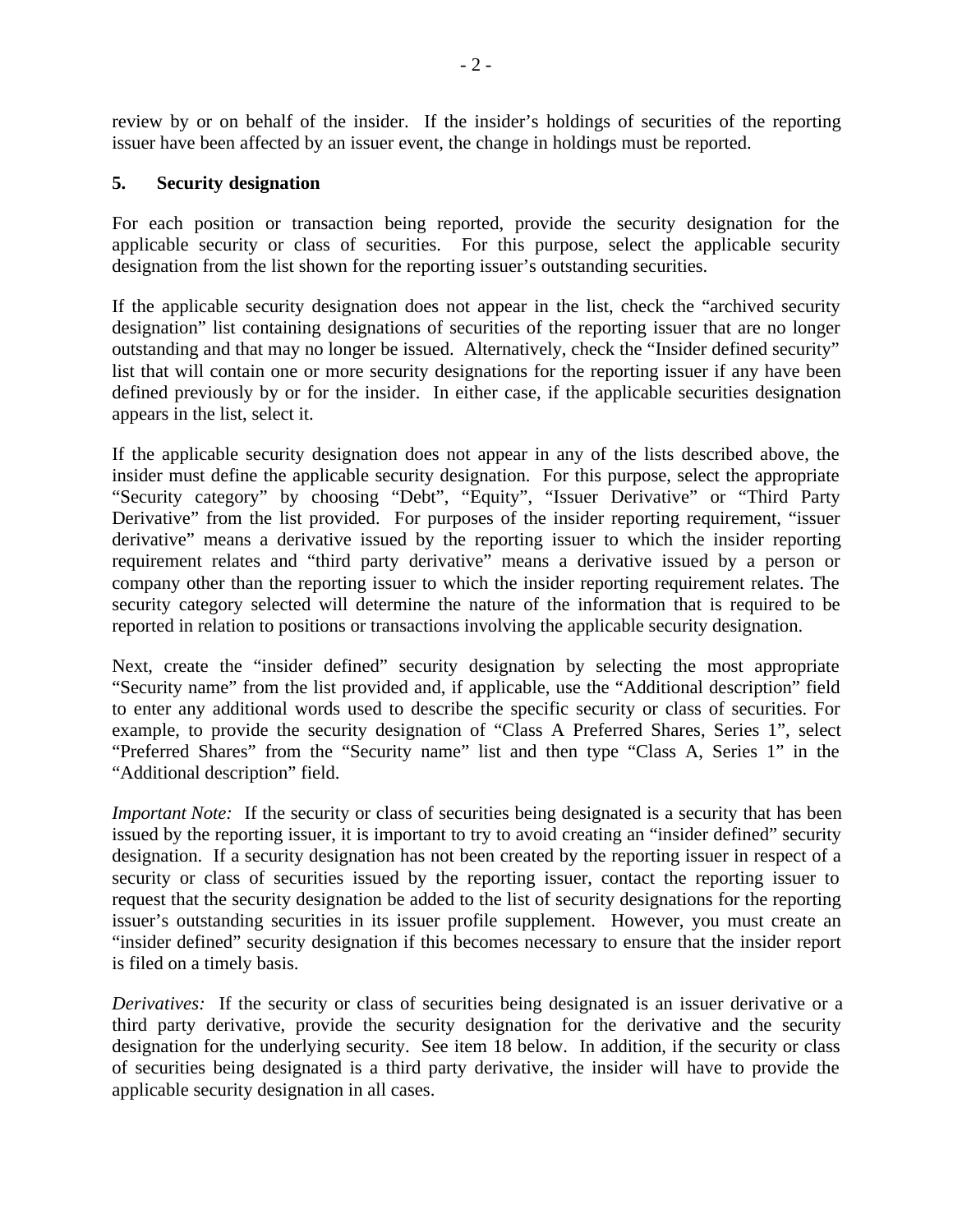### **6. Ownership type**

Indicate whether the securities in respect of which a position or transaction is being reported are (1) beneficially owned directly, (2) beneficially owned indirectly or (3) controlled or directed. Securities beneficially owned directly but held through a nominee such as a broker or bookbased depository are considered direct holdings.

# **7. Identity of registered holder of securities where ownership is indirect or where control or direction is exercised**

If beneficial ownership of the securities is indirect or if control or direction is exercised over the securities, provide the name of the registered holder of the securities. If the name of the registered holder has been previously added to the insider's profile in respect of the reporting issuer, select the name of the registered holder from the list shown. Otherwise, enter the full legal name of the registered holder in the field provided.

# **8. Opening balance of securities held (initial SEDI report only)**

If the insider is filing an initial report in respect of securities held on becoming an insider or is reporting a change in a security or class of securities previously reported only in paper format, for each security or class of securities held directly or by a particular registered holder, disclose the initial number or amount of securities so held in the field provided for this purpose on the web page titled "File insider report - Opening balance on initial SEDI report (Non-Derivatives)", or the corresponding web page for derivatives, as applicable. For debt securities, provide the aggregate nominal value of the securities held.

If an opening balance of securities held is required to be disclosed, the information with respect to the "date of transaction" and "nature of transaction" required under items 9 and 10 below will be generated by the SEDI software application. The "Opening/initial balance date" will be the date the insider became an insider or the date the insider entered for all opening balances for securities of this issuer.

If the insider has previously filed a report in SEDI disclosing the balance of the security or class of securities held directly or by a particular registered holder, the opening balance of the security or class of securities so held is generated by the SEDI software application based on all previous reports filed in respect of the particular holding.

If an initial SEDI report involves the holding of a derivative, see item 19 below.

# **9. Date of transaction**

Provide the date of each transaction being reported using the fields provided for this purpose. Provide the "trade date" not the "settlement date".

#### **10. Nature of transaction**

Indicate the nature of each transaction being reported by selecting the most appropriate transaction type from the list provided for this purpose.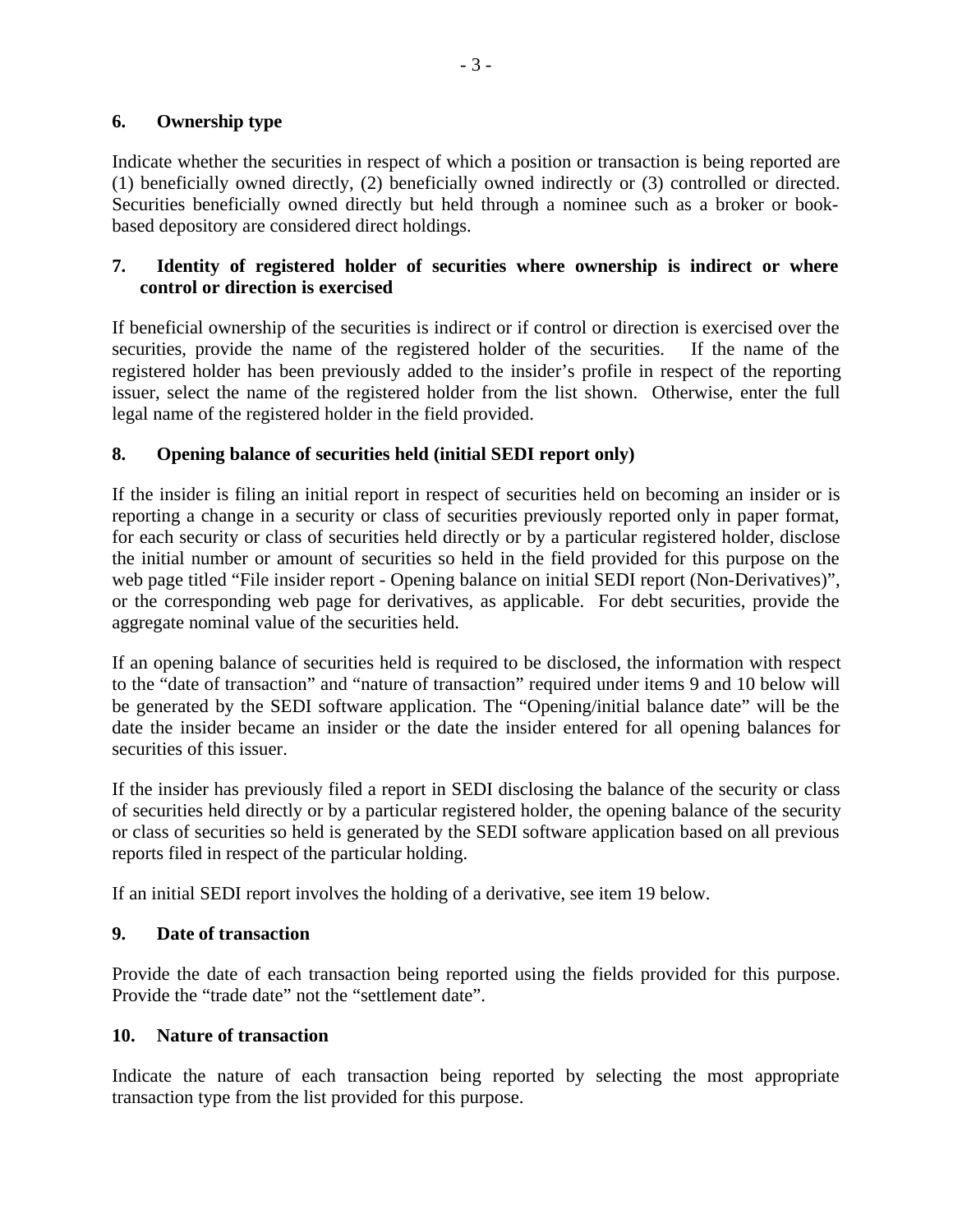### **11. Number or value of securities acquired**

Disclose the number or value of securities acquired for each transaction involving an acquisition of securities. For debt securities, provide the aggregate nominal value. If the transaction involved the acquisition of an option, warrant, right or other derivative, see items 21 and 22 below.

### **12. Number or value of securities disposed of**

Disclose the number or value of securities disposed of for each transaction involving a disposition of securities. For debt securities, provide the aggregate nominal value. If the transaction involved the disposition of an option, warrant, right or other derivative, see items 21 and 22 below.

### **13. Unit price or exercise price**

Disclose the price per security paid or received by the insider for each transaction being reported, if applicable. Do not reduce the price being reported to reflect the amount of any commission paid. If the insider acquired or disposed of a security upon the exercise of an option, warrant, right or other derivative, report the exercise price per security. If the insider acquired or disposed of an option, warrant, right or other derivative, see item 23 below.

If the transaction involved consideration other than cash, provide the approximate fair value of the consideration in Canadian dollars and describe the consideration in the "General remarks" field. If no consideration was paid or received by the insider, check "Not applicable".

# **14. Currency**

If the price paid or received in any transaction was in a currency other than Canadian dollars, provide the amount in that other currency and select the other currency from the list provided for this purpose.

#### **15. Closing balance of securities held**

After each new transaction being reported in respect of a security or class of securities held directly or through a particular registered holder has been entered, a new balance of the security or class of securities held directly or by the particular registered holder will be generated automatically by SEDI prior to filing. If the insider believes that the closing balance reported by SEDI is not correct, the closing balance calculated by the insider must be reported in the field provided for this purpose. The insider shall make all reasonable efforts to reconcile the balance calculated by SEDI with the balance believed by the insider to be correct. An incorrect balance may have resulted from an error in a previous insider report or from a failure to report a previous transaction.

#### **16. General remarks**

Provide additional information if necessary to provide an accurate description of each position and/or transaction in securities being reported. Information provided in this field will be accessible by the public.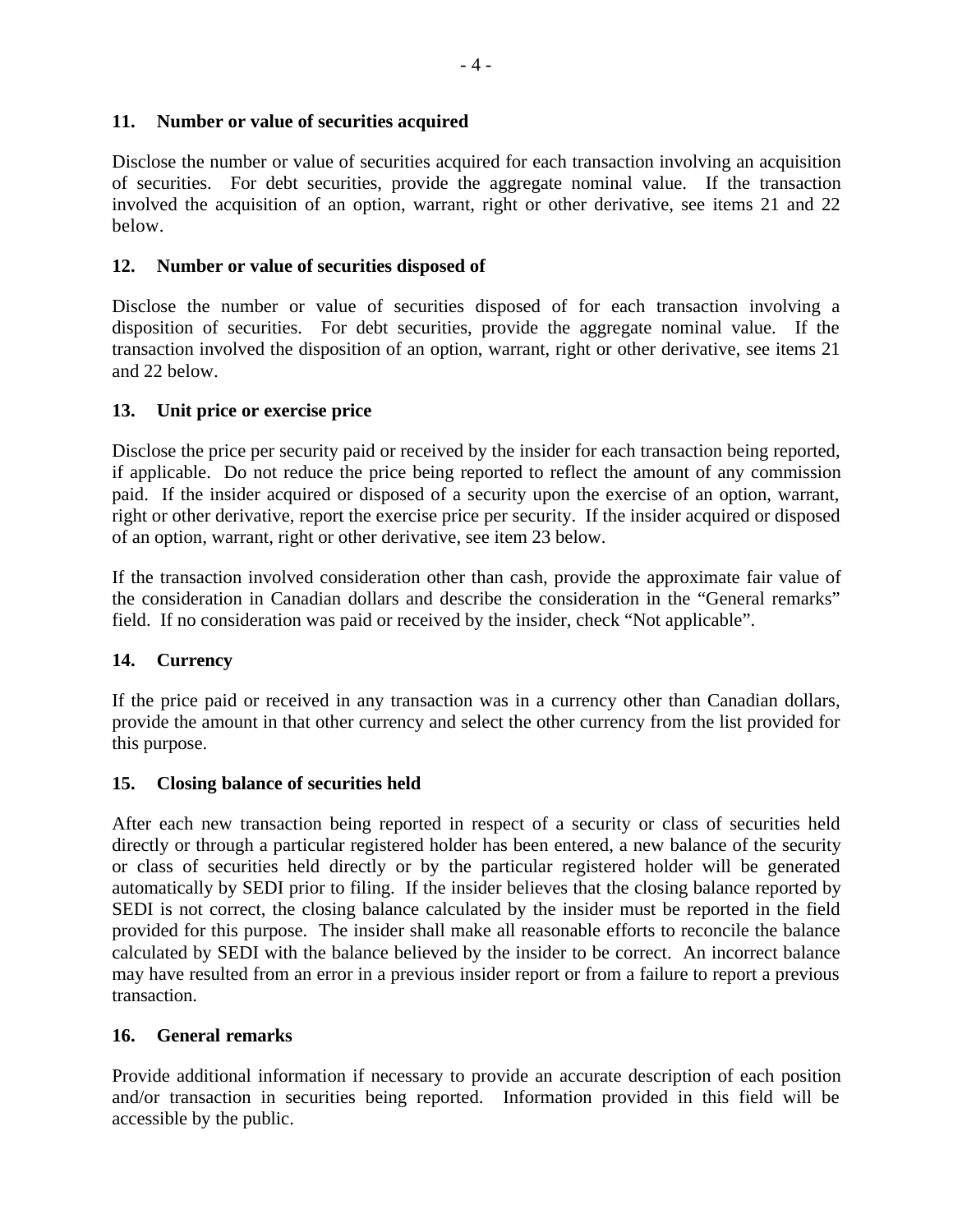### **17. Private remarks to securities regulatory authority**

Using the field provided, the insider may disclose additional information with respect to the position or transaction being reported to staff of the securities regulatory authority. Information provided in this field will not be accessible by the public.

### *Holdings or Transactions Involving Derivatives*

If a holding or transaction being reported by the insider involves an issuer derivative or a third party derivative, the additional information prescribed below shall be disclosed, if applicable. For this purpose, "issuer derivative" means a derivative issued by the reporting issuer to which the insider reporting requirement relates, and "third party derivative" means a derivative issued by a person or company other than the reporting issuer to which the insider reporting requirement relates.

### **18. Security designation of derivative and underlying security**

Provide the security designation for the derivative in the manner described under item 5 above. Next, select the appropriate security category for the underlying security from the list provided and then provide the security designation for the underlying security in a similar manner to that described under item 5 above**.** If the security or class of securities being designated is a third party derivative, the insider will have to define the applicable security designation in all cases.If the derivative security has been defined by the insider, the underlying security must also be defined by the insider.

# **19. Opening balance of derivative securities or contracts held (initial SEDI report only)**

If the insider is filing an initial report disclosing an option, warrant, right or other derivative held on becoming an insider or is reporting a change in such a derivative not previously reported in SEDI format, for each such derivative position so held directly or by a particular registered holder, disclose the initial number of derivative securities or contracts held in the field provided for this purpose.

# **20. Opening balance of equivalent number of underlying securities (initial SEDI report only)**

If the insider is filing an initial report of an option, warrant, right or other derivative held on becoming an insider or is reporting a change in any such derivative not previously reported in SEDI format, for each such derivative position held directly or by a particular registered holder, disclose the actual or notional number or amount of underlying securities that may be acquired or disposed of upon exercise or settlement of such derivative. If the underlying securities are debt securities, provide the aggregate nominal value of the actual or notional amount of underlying debt securities that may be acquired or disposed of upon exercise or settlement of such derivative.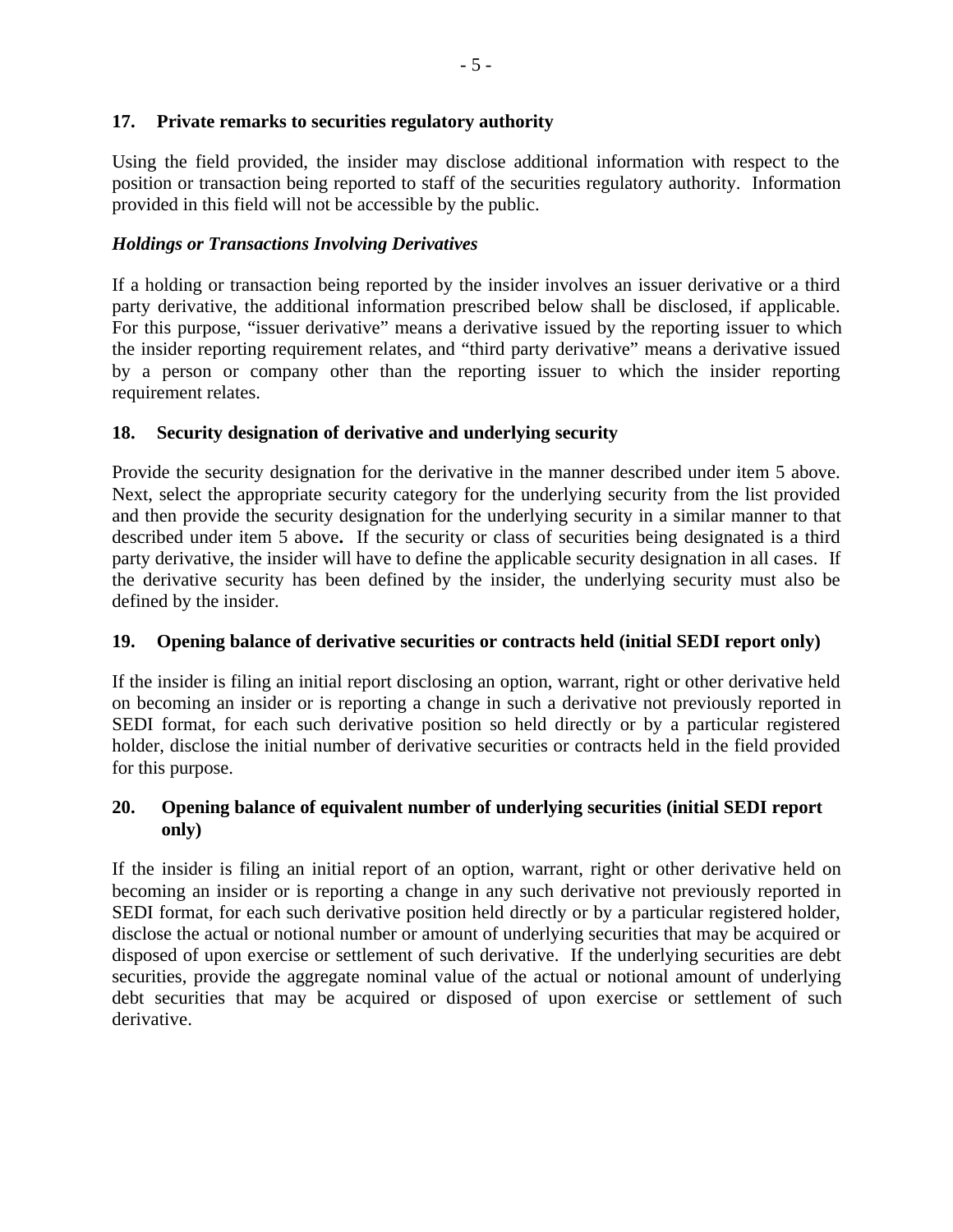### **21. Number of derivative securities or contracts acquired or disposed of**

Disclose the number of derivative securities or contracts acquired for each transaction involving an acquisition of a derivative or the number of derivative securities or contracts disposed of for each transaction involving a disposition of a derivative.

# **22. Equivalent number of underlying securities acquired or disposed of**

For each transaction involving an acquisition or disposition of a derivative, disclose the actual or notional number or amount of underlying securities that may be acquired or disposed of upon exercise or settlement of the derivative. If the underlying securities are debt securities, provide the aggregate nominal value of the equivalent amount of underlying debt securities that may be acquired or disposed of upon exercise or settlement of the derivative.

# **23. Unit price of derivative**

Disclose the premium or other amount paid or received by the insider in connection with the acquisition or disposition of the derivative (per contract if applicable). If the premium or other amount paid or received was in a currency other than Canadian dollars, provide the amount in that other currency and select the other currency from the list provided for this purpose.

# **24. Conversion or exercise price of derivative**

Provide the conversion or exercise price of the derivative by entering the amount in the field provided for this purpose (per underlying security if applicable). If the conversion or exercise price is in a currency other than Canadian dollars, select the relevant currency from the list provided for this purpose. If the conversion or exercise price of the derivative will adjust on one or more specified dates, provide the details of the adjustment terms in the "General remarks" field.

# **25. Date of expiry or maturity of derivative**

If the derivative expires or matures on a given date, specify the date of expiry or maturity using the fields provided for this purpose.

# *Certification*

Prior to filing an insider report, the insider or the insider's agent must certify that the information is true and complete in every respect. In the case of an agent, the certification is based on the agent's best knowledge, information and belief but the insider is still responsible for ensuring that the information filed by the agent is true and complete. It is an offence to submit information that, in a material respect and at the time and in the light of the circumstances in which it is submitted, is misleading or untrue.

# *Notice – Collection and Use of Personal Information*

The personal information required under this form is collected on behalf of and used by the securities regulatory authorities set out below for purposes of the administration and enforcement of certain provisions of the securities legislation in British Columbia, Alberta, Saskatchewan, Manitoba, Ontario, Quebec, Nova Scotia and Newfoundland. Some of the required information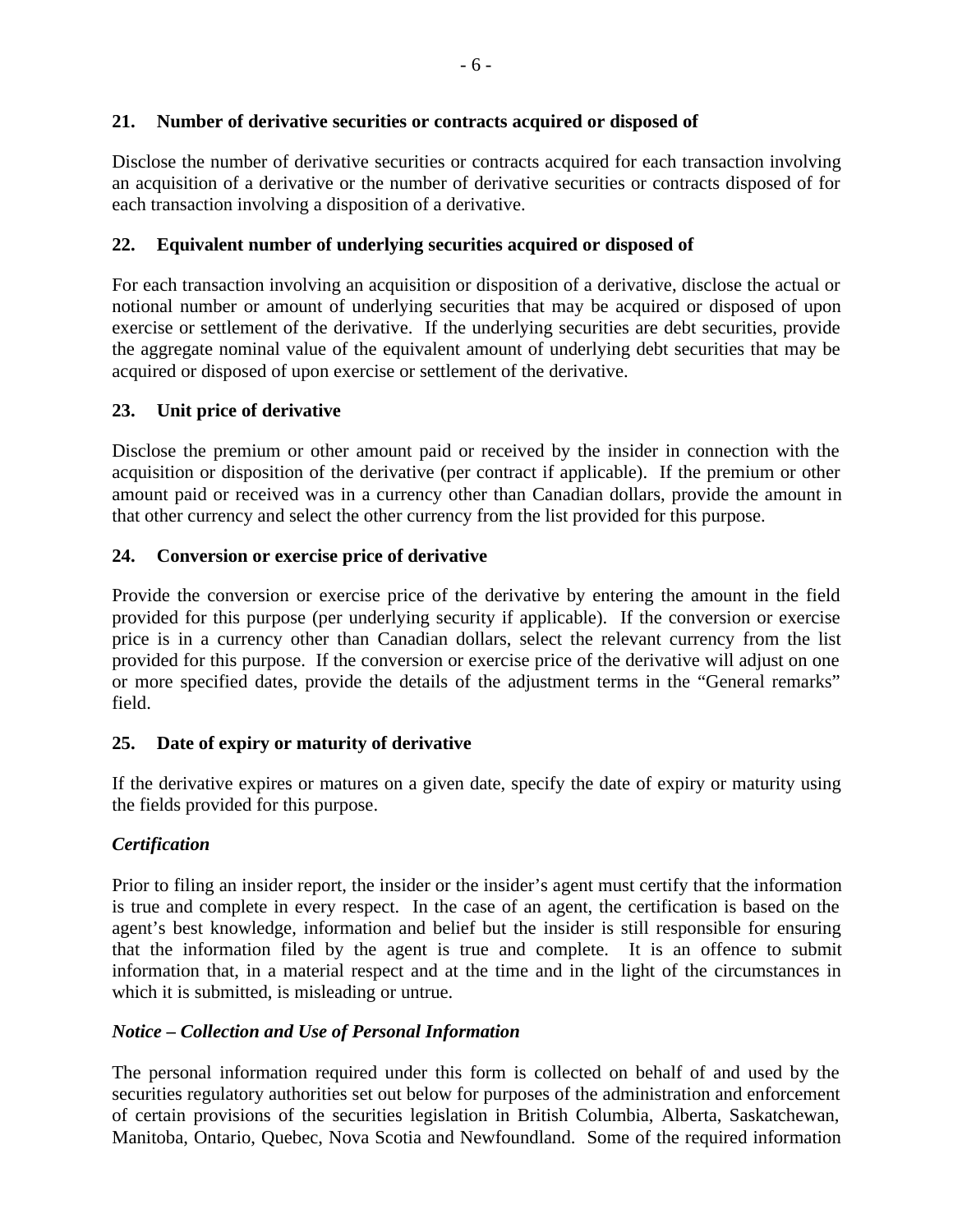will be made public pursuant to the securities legislation in each of the jurisdictions indicated above. Other required information will remain confidential and will not be disclosed to any person or company except to any of the securities regulatory authorities or their authorized representatives. If you have any questions about the collection and use of this information, you may contact the securities regulatory authority in any jurisdiction(s) in which the required information is filed, at the address(es) or telephone number(s) set out below. In Quebec, questions may also be addressed to the Commission d'accès à l'information du Québec (1-888- 528-7741, web site: www.cai.gouv.qc.ca).

Alberta Securities Commission  $4^{\text{th}}$  Floor, 300-5<sup>th</sup> Avenue S.W. Calgary, AB T2P 3C4 Attention: Information Officer Telephone: (403) 297-6454

The Manitoba Securities Commission 1130-405 Broadway Winnipeg, MB R3C 3L6 Attention: Director, Legal Telephone: (204) 945-4508

Nova Scotia Securities Commission 2<sup>nd</sup> Floor, Joseph Howe Building 1690 Hollis Street P.O. Box 458 Halifax, NS B3J 3J9 Attention: FOI Officer Telephone: (902) 424-7768

Commission des valeurs mobilières du Québec Stock Exchange Tower P.O. Box 246, 22nd Floor 800 Victoria Square Montréal, PQ H4Z 1G3 Attention: Responsable de l'accès à l'information Telephone: (514) 940-2150 or (800) 361-5072 (in Quebec)

British Columbia Securities Commission P.O. Box 10142, Pacific Centre 701 West Georgia Street Vancouver, BC V7Y 1L2 Attention: Supervisor, Insider Reporting Telephone: (604) 899-6500 or (800) 373-6393 (in BC)

Securities Commission of Newfoundland P.O. Box 8700 2<sup>nd</sup> Floor, West Block Confederation Building St. John's, NFLD A1B 4J6 Attention: Director of Securities Telephone: (709) 729-4189

Ontario Securities Commission Suite 1903, Box 55 20 Queen Street West Toronto, Ontario M5H 3S8 Attention: FOI Coordinator Telephone: (416) 593-8314

Saskatchewan Financial Services Commission, Securities Division 6<sup>th</sup> Floor, 1919 Saskatchewan Drive Regina, SK S4P 3V7 Attention: Director Telephone: (306) 787-5645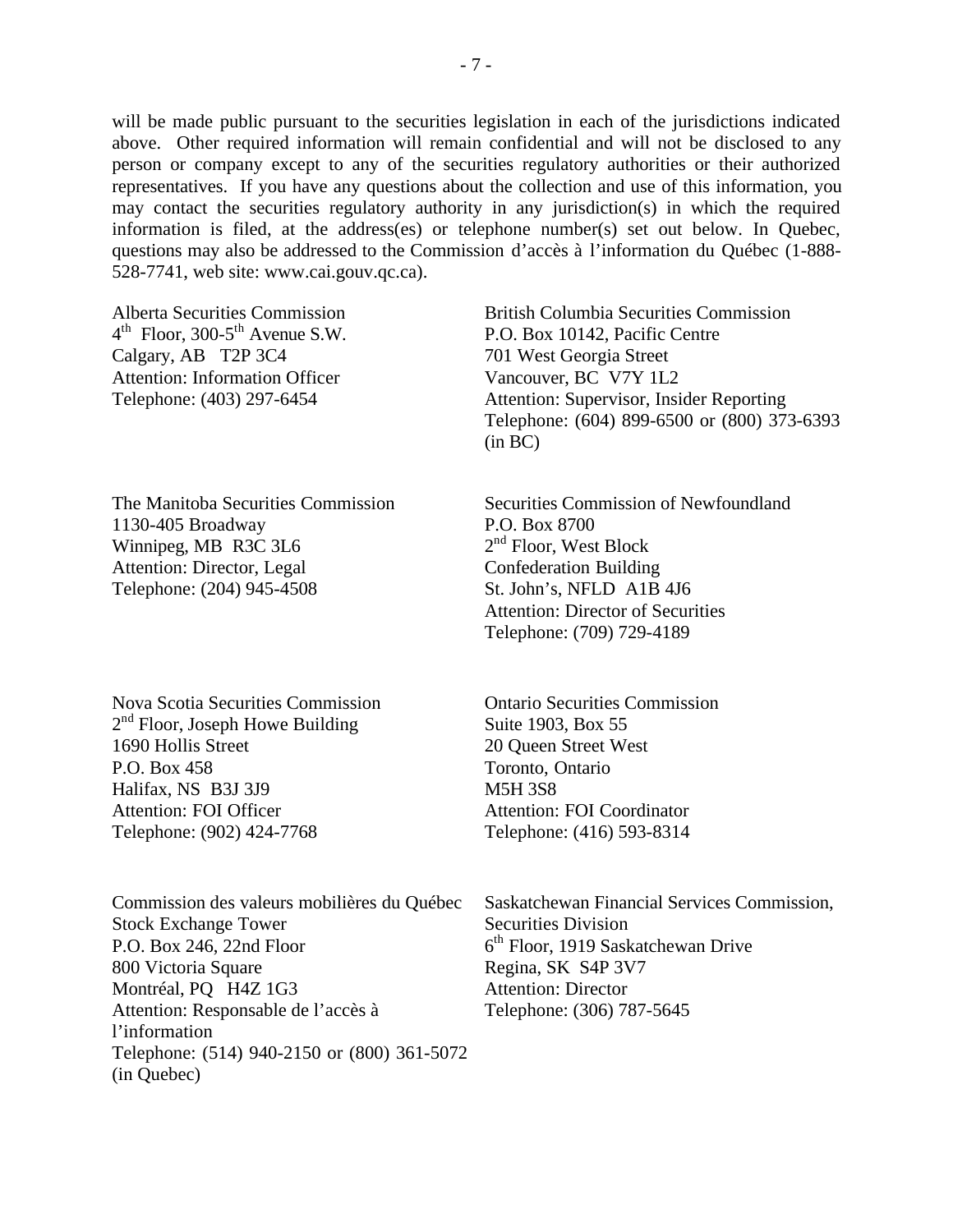### **FORM 55-102F3**

### **Issuer Profile Supplement**

An issuer profile supplement filed in SEDI format shall contain the information prescribed below. The information shall be entered using the online version of this form accessible by SEDI users at the SEDI web site (www.sedi.ca). All references to web pages, fields and lists relate to the online version of the form.

### **1. Name of reporting issuer**

Provide the name of the reporting issuer for which the issuer profile supplement is being created by searching for the reporting issuer using the reporting issuer's SEDAR number or the reporting issuer's legal name (in English or French). If the reporting issuer's name does not appear in the search results, an issuer profile must be created for the reporting issuer in SEDAR before proceeding further with any SEDI filings. See National Instrument 13-101 *System for Electronic Document Analysis and Retrieval* (*SEDAR*).

### **2. Name of insider affairs contact**

Provide the full legal name of an individual who will act as "insider affairs contact" for the reporting issuer. Use the "Family name" and "Given names" fields for this purpose. Use upper and lower case letters as applicable. Do not use initials, nicknames or abbreviations. SEDI will automatically deliver an e-mail message to the e-mail address provided for the insider affairs contact each time an insider profile or an amended insider profile is filed by or on behalf of a person or company disclosing an insider relationship with the reporting issuer. This is intended to assist the reporting issuer in identifying any incorrect or inappropriate SEDI filings made in respect of the reporting issuer. Insider affairs contact information is not accessible by the public.

# **3. Address of insider affairs contact**

Provide a business address for the insider affairs contact. Indicate the country and provide the address (street name and number, etc.), the municipality (city, town, etc.), province, territory or state and postal or zip code, as applicable. A post office box or similar mailing address is not acceptable.

#### **4. Telephone number and e-mail address of insider affairs contact**

Provide a business telephone number and a business e-mail address for the insider affairs contact.

# **5. Fax number of insider affairs contact (if applicable)**

If available, provide a business fax number for the insider affairs contact.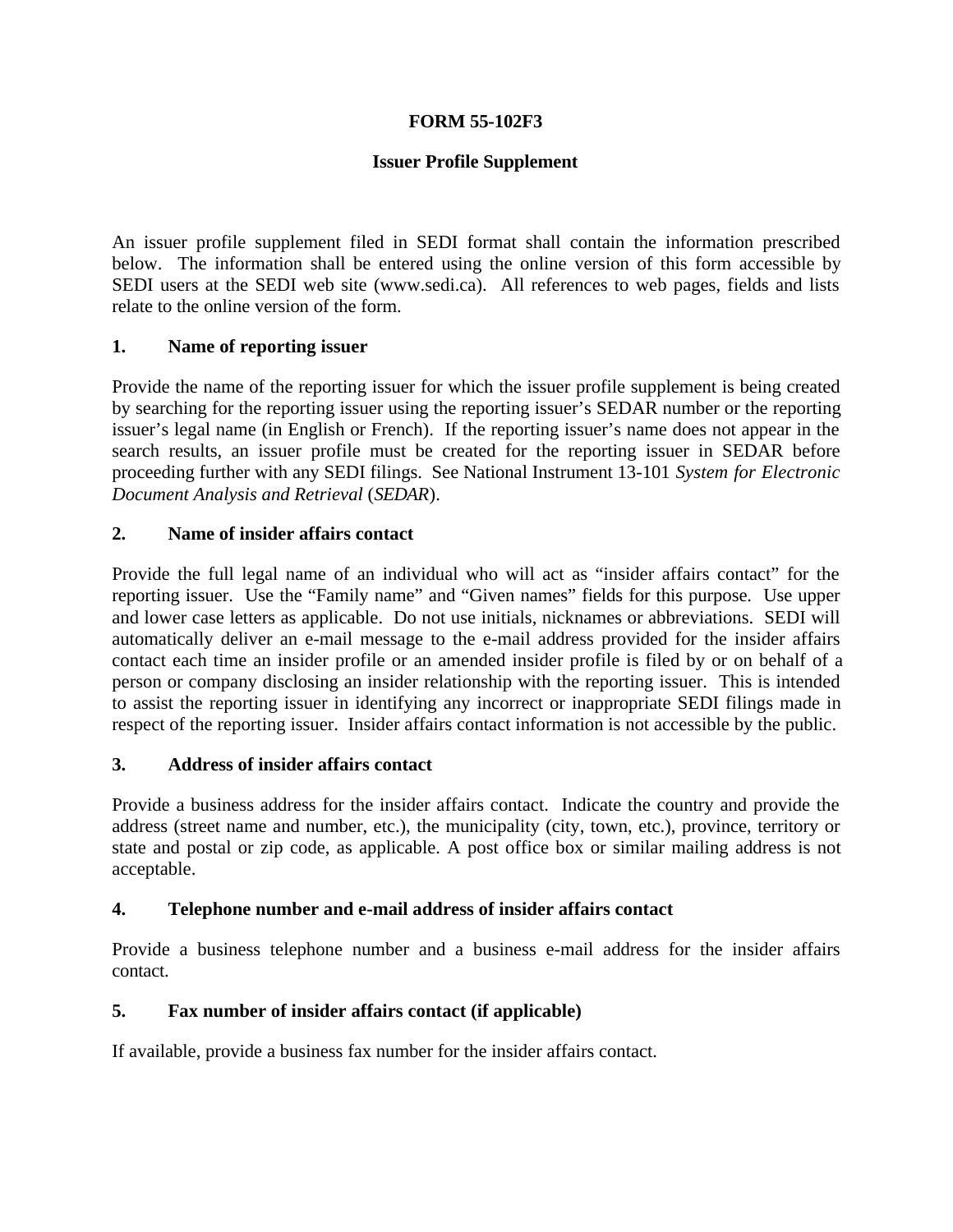# **6. Confidential question and answer**

Provide a "confidential question" and an answer to the confidential question for use in identifying the issuer's representative if a request is being made to the SEDI operator for a new issuer access key. Keep a record of the confidential question and answer in a secure location.

### **7. Security designations**

Provide the security designation for each outstanding security and each class of outstanding securities of the reporting issuer that is held by an insider of the reporting issuer who has direct or indirect beneficial ownership of, or control or direction over, that security or class of security. For each security or class of securities, select the appropriate "Security category" by choosing "Debt", "Equity" or "Issuer Derivative" from the list provided. Then provide a designation of the security or class of securities using the fields provided for this purpose, as follows. First, select the "Security name" from the list of generic security names provided. Second, if applicable, enter any additional words used to describe the specific security or class of securities. For example, to provide the designation of "Class A Preferred Shares, Series 1", select "Preferred Shares" from the "Security name" field and then type "Class A, Series 1" in the "Additional description" field.

If the security whose designation is being added is an issuer derivative, provide the designation of the underlying security or class of underlying securities in addition to the designation of the issuer derivative itself. First, select the applicable securities category for the underlying security and then provide the designation for the underlying security using the "Security name" and "Additional description" fields in the same manner as described above.

# **8. Amending a security designation**

If there is any change in the security designation disclosed previously for a security or class of securities of the reporting issuer that is outstanding or that may be issued in the future, use the "Amend security designation" function to amend the applicable security designation in the issuer profile supplement. Select the applicable security designation to be amended and a web page with pre-populated fields containing the existing security designation information will be displayed for purposes of making the necessary amendment(s).

Note that a security designation should only be amended for corrections or for changes that do not result in the security or class of securities ceasing to exist. If a security or class of securities ceases to exist and is replaced by another security or class of securities, the "old" security must be archived in the manner described under item 9 below and a security designation must be added for the "new" security in the manner described under item 7 above.

If the security or class of securities affected by the change is an underlying security for an issuer derivative, use the "Amend security designation" function to amend the security designation of the underlying security as well.

#### **9. Archiving a security designation**

If any security or class of securities designated previously by the reporting issuer has ceased to be outstanding and the security or class of securities may no longer be issued, use the "Archive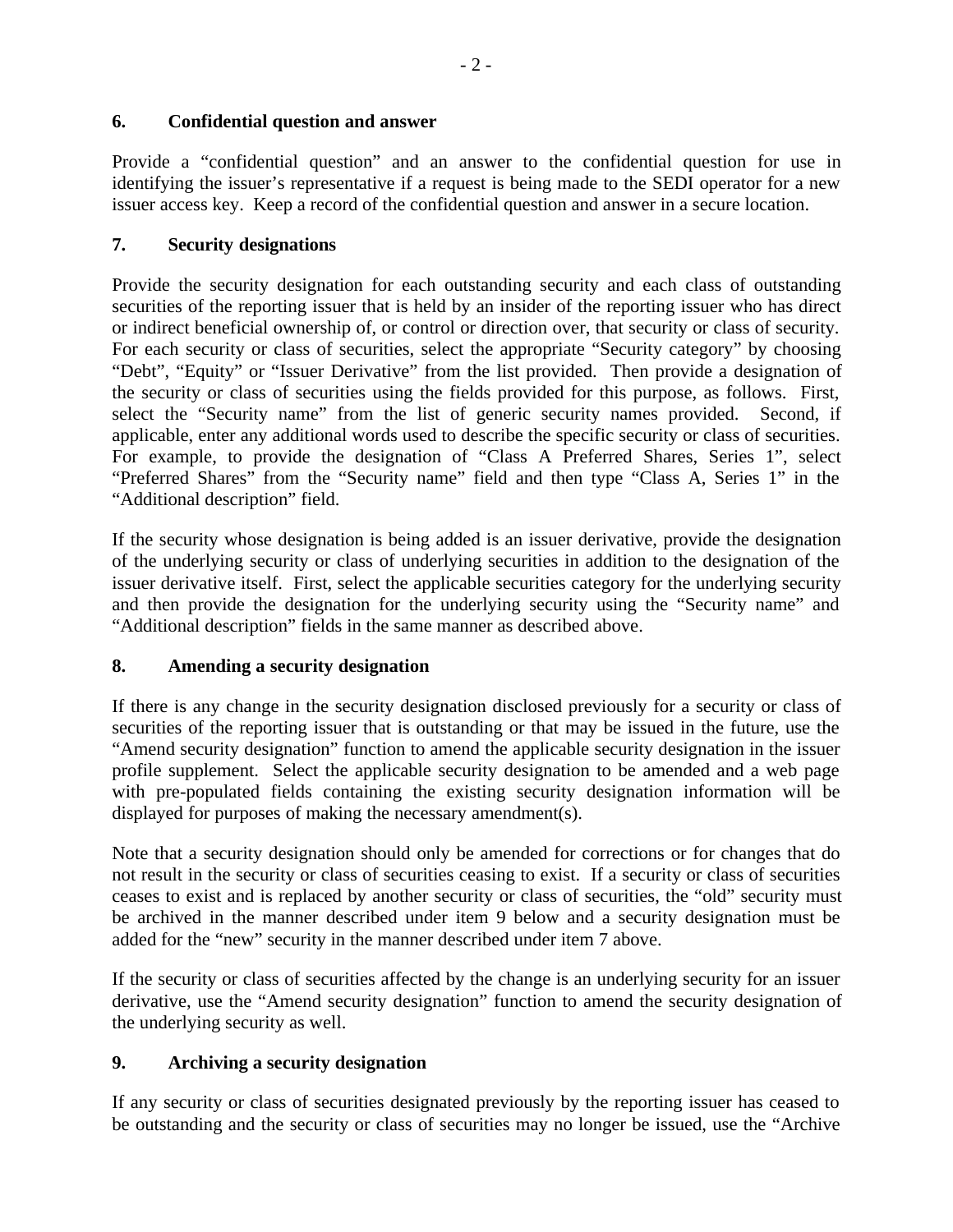security designation" function to remove the relevant security designation from the reporting issuer's list of "outstanding securities" and place it in the reporting issuer's list of "archived securities". Archived security designations may not be reactivated if the applicable security or class of securities is re-issued or becomes subject to the issuance. In such circumstances, a new security designation must be added to the issuer profile supplement in the manner described under item 7 above.

#### *Notice – Collection and Use of Personal Information*

The personal information required under this form is collected on behalf of and used by the securities regulatory authorities set out below for purposes of the administration and enforcement of certain provisions of the securities legislation in British Columbia, Alberta, Saskatchewan, Manitoba, Ontario, Quebec, Nova Scotia and Newfoundland. Some of the required information will be made public pursuant to the securities legislation in each of the jurisdictions indicated above. Other required information will remain confidential and will not be disclosed to any person or company except to any of the securities regulatory authorities or their authorized representatives. If you have any questions about the collection and use of this information, you may contact the securities regulatory authority in any jurisdiction(s) in which the required information is filed, at the address(es) or telephone number(s) set out below. In Quebec, questions may also be addressed to the Commission d'accès à l'information du Québec (1-888- 528-7741, web site: www.cai.gouv.qc.ca).

Alberta Securities Commission  $4^{\text{th}}$  Floor, 300-5<sup>th</sup> Avenue S.W. Calgary, AB T2P 3C4 Attention: Information Officer Telephone: (403) 297-6454

British Columbia Securities Commission P.O. Box 10142, Pacific Centre 701 West Georgia Street Vancouver, BC V7Y 1L2 Attention: Supervisor, Insider Reporting Telephone: (604) 899-6500 or (800) 373-6393 (in BC)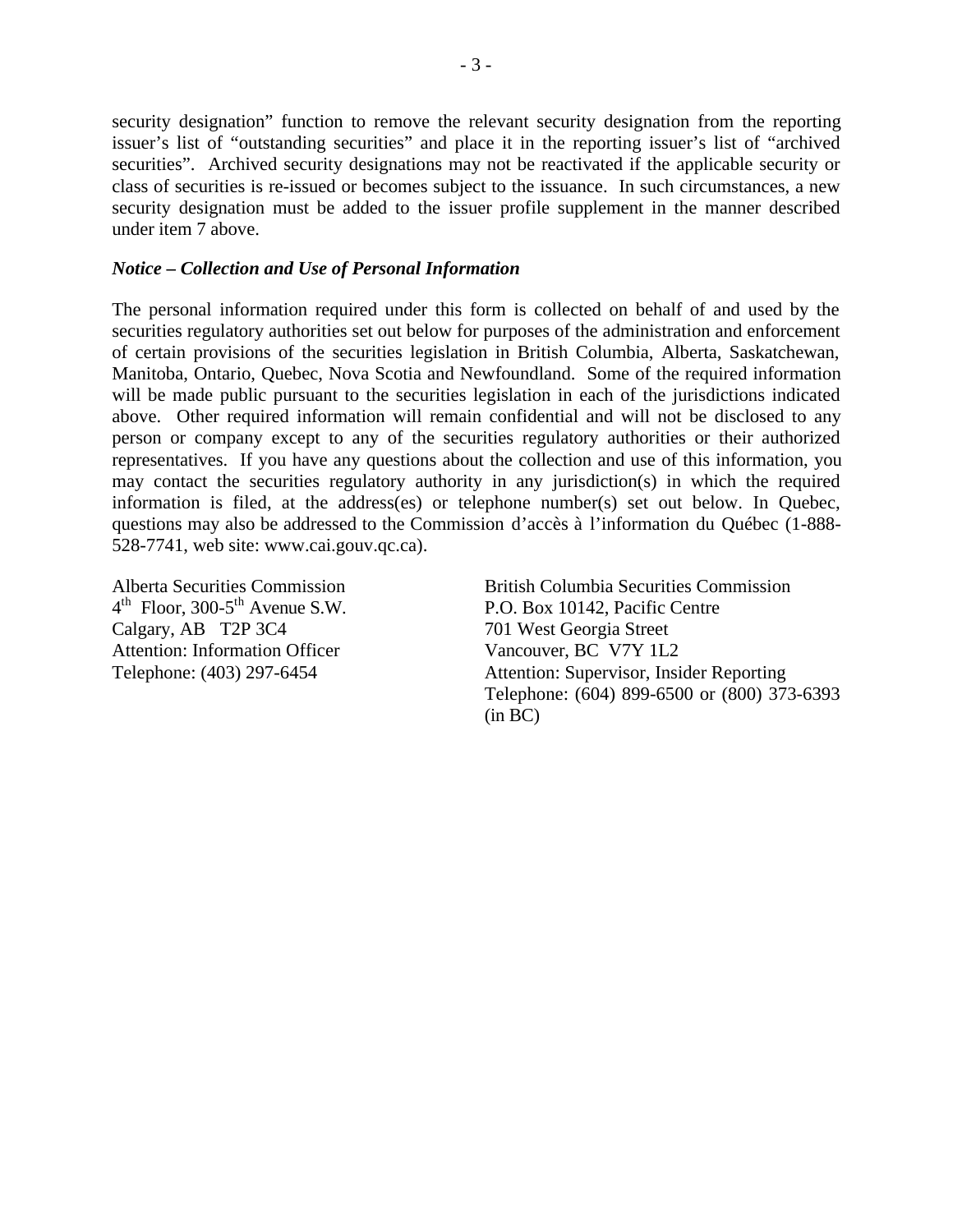The Manitoba Securities Commission 1130-405 Broadway Winnipeg, MB R3C 3L6 Attention: Director, Legal Telephone: (204) 945-4508

Nova Scotia Securities Commission 2<sup>nd</sup> Floor, Joseph Howe Building 1690 Hollis Street P.O. Box 458 Halifax, NS B3J 3J9 Attention: FOI Officer Telephone: (902) 424-7768

Commission des valeurs mobilières du Québec Stock Exchange Tower P.O. Box 246, 22nd Floor 800 Victoria Square Montréal, PQ H4Z 1G3 Attention: Responsable de l'accès à l'information Telephone: (514) 940-2150 or (800) 361-5072 (in Quebec)

Securities Commission of Newfoundland P.O. Box 8700 2<sup>nd</sup> Floor, West Block Confederation Building St. John's, NFLD A1B 4J6 Attention: Director of Securities Telephone: (709) 729-4189

Ontario Securities Commission Suite 1903, Box 55 20 Queen Street West Toronto, Ontario M5H 3S8 Attention: FOI Coordinator Telephone: (416) 593-8314

Saskatchewan Financial Services Commission, Securities Division 6<sup>th</sup> Floor, 1919 Saskatchewan Drive Regina, SK S4P 3V7 Attention: Director Telephone: (306) 787-5645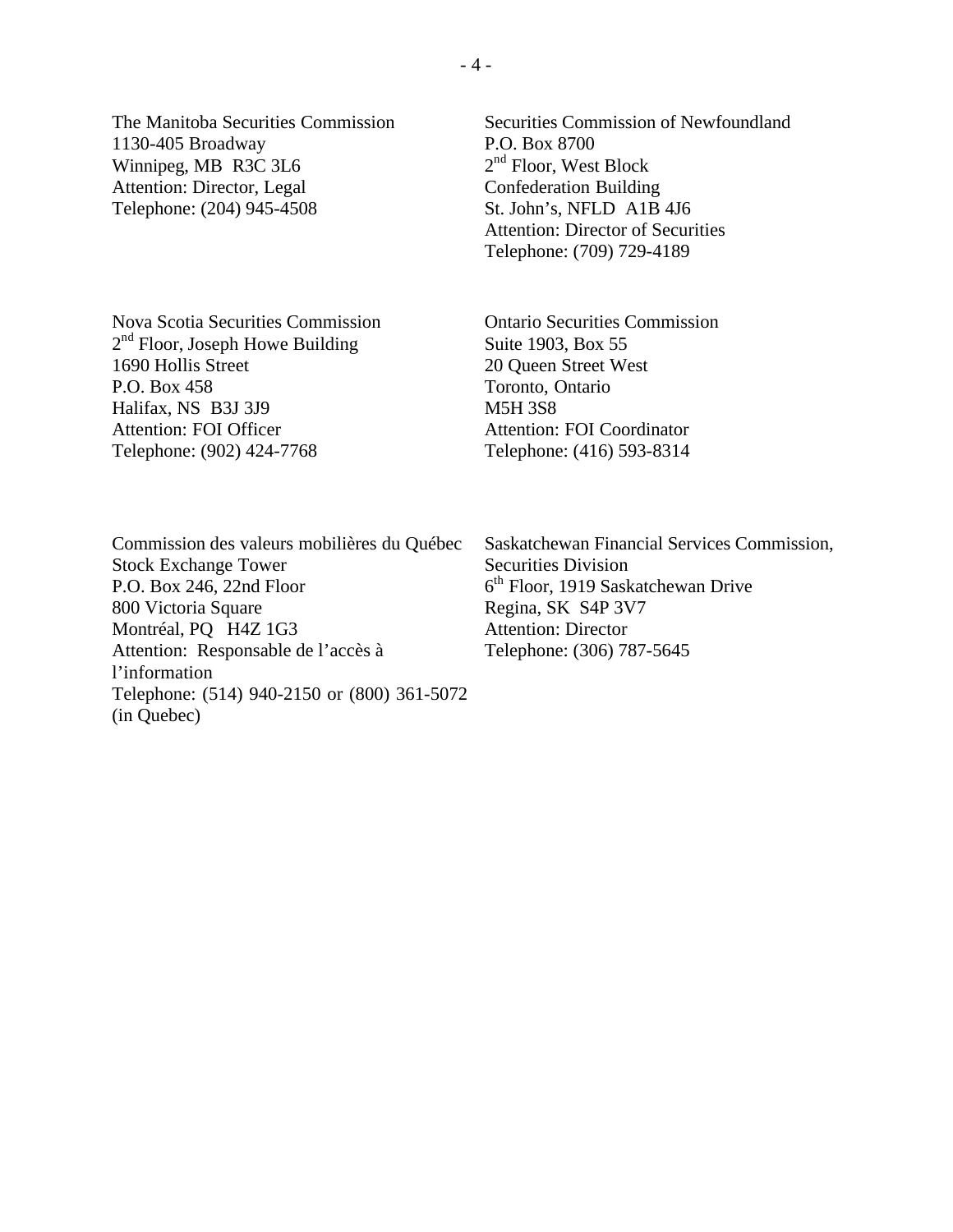# **FORM 55-102F4**

### **Issuer Event Report**

An issuer event report in SEDI format shall contain the information prescribed below. The information shall be entered using the online version of this form accessible by SEDI users at the SEDI web site (www.sedi.ca). All references to web pages, fields and lists relate to the online version of the form.

### **1. Issuer event type**

Starting at the web page titled "File issuer event report – Form 55-102F4", select the "Issuer event type" that appropriately describes the issuer event from the list of transactions and other events provided for this purpose. If an appropriate issuer event type is not provided in the list, select "Other Issuer Event" and enter an appropriate generic term for the type of issuer event being reported in the "Other issuer event type" field provided for this purpose.

#### **2. Effective date of issuer event**

Disclose the effective date of the issuer event using the fields provided for this purpose.

#### **3. Issuer event title**

Provide a descriptive title for the issuer event that will distinguish the issuer event from other issuer events of the same type. For example, in the case of a merger, refer to another merging issuer, or in the case of a stock split, indicate the approximate date.

#### **4. Issuer event details**

Describe the issuer event in plain language. Provide the security designation of each security or class of securities of the issuer affected by the issuer event and explain the adjustment or other change in holdings that affected insiders of the issuer would be required to report as a result of the issuer event. If applicable, provide the ratio by which each security or class of securities affected has been or will be adjusted by the issuer event.

If the required adjustment(s) will result in a fractional number of securities when applied to the number of securities held by affected insiders, indicate whether the number of securities held by the insider shall be rounded up or down.

If the issuer event involved the creation of a new security or class of securities or the formation of a new reporting issuer, disclose this information. If applicable, amend the issuer profile supplement for the reporting issuer.

#### *Optional Information*

An issuer event report filed in SEDI format may, at the option of the reporting issuer, contain the following additional information: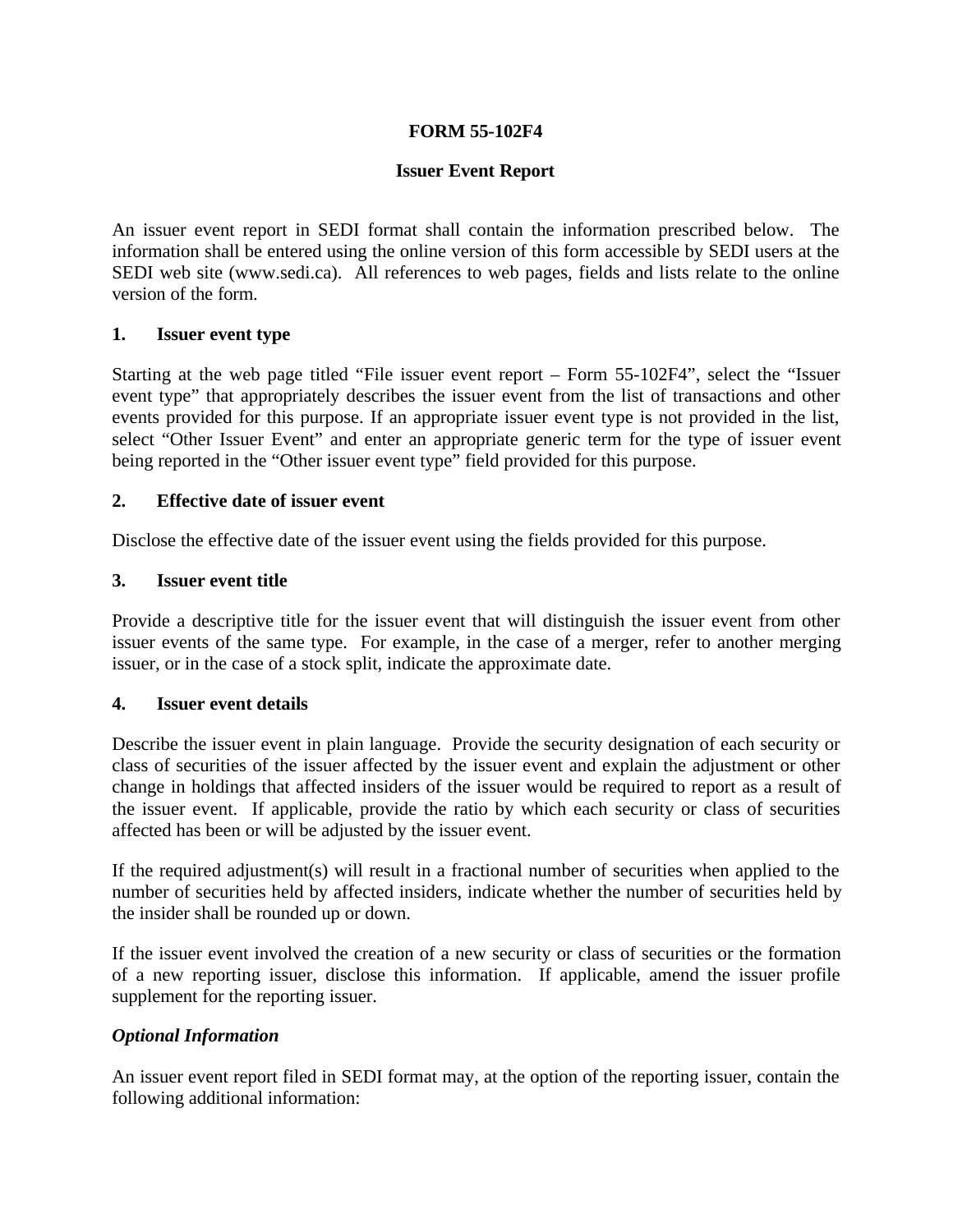# **5. Private remarks to securities regulatory authority**

Using the field provided, the issuer may disclose additional information concerning the issuer event to staff of the securities regulatory authority. Information provided in this field will not be accessible by the public.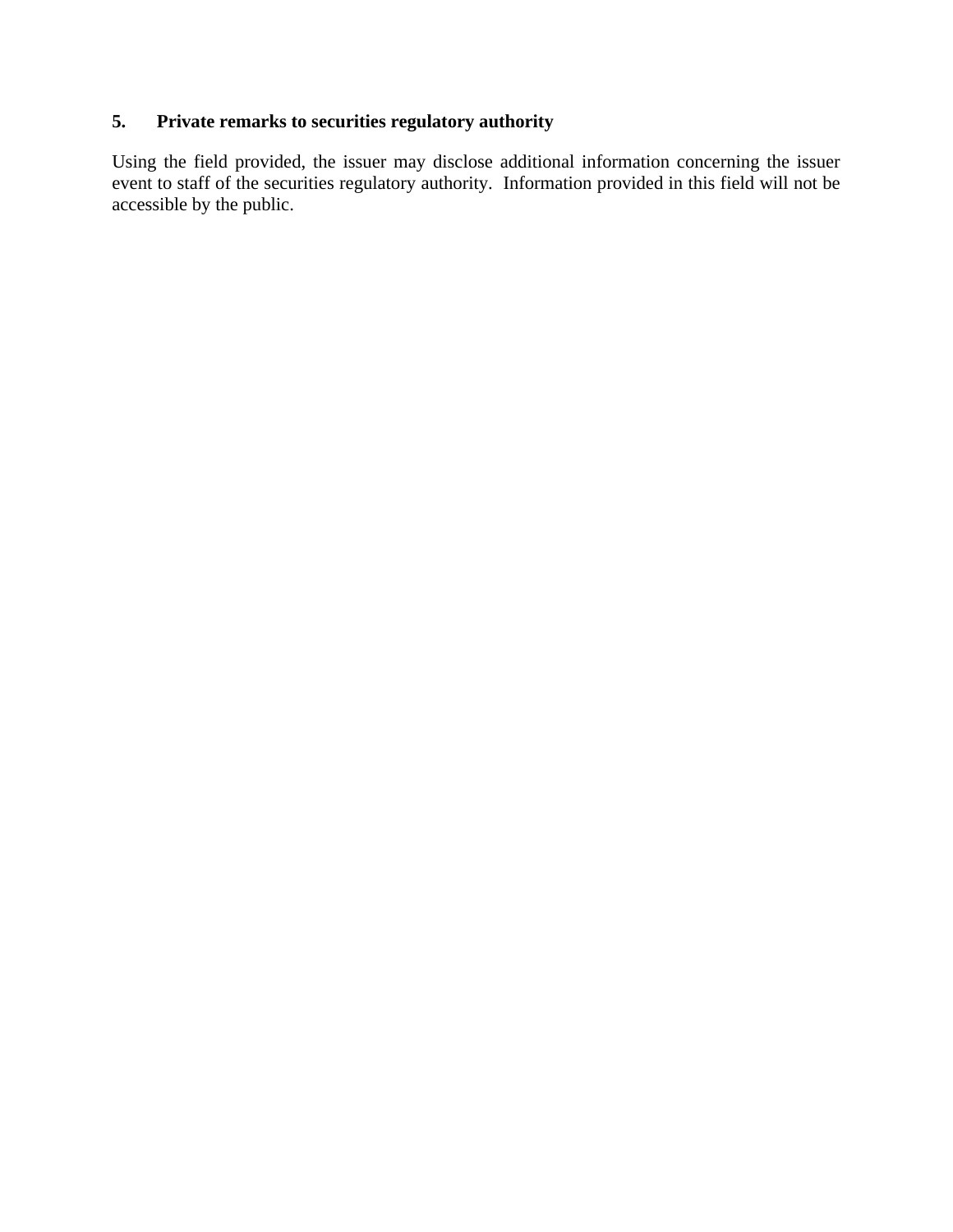# **FORM 55-102F5**

# **SEDI User Registration Form**

An individual who intends to use SEDI to file information with the securities regulatory authority is required to complete and submit a user registration form in SEDI format containing the information prescribed below. The information must be entered using the online version of this form accessible at the SEDI web site (www.sedi.ca). To access the online user registration form, select "Register as a SEDI user" on the navigation bar at the top of the web page titled "Welcome to SEDI".

# **1. Full legal name of SEDI user**

Provide your family name and your given names. Use upper and lower case letters as applicable. Do not use initials, nicknames or abbreviations.

### **2. Name of employer and position of SEDI user**

If you are acting on behalf of an employer, provide the full legal name of your employer and your position with that employer.

### **3. Address of SEDI user**

If you are an insider, provide your principal residential address. Otherwise, provide the business address where you are employed. A post office box or other mailing address is not sufficient.

# **4. SEDI user's telephone number**

Provide your daytime telephone number.

# **5. SEDI user's fax number**

If available, provide your fax number.

# **6. SEDI user's e-mail address**

If available, provide your e-mail address.

# **7. Check the appropriate box for SEDI user classification**

Indicate whether you expect to access SEDI as an insider, an agent and/or an issuer's representative by checking the appropriate box or boxes. The type of user classification will determine the amount of functionality you will have in the SEDI application software.

#### **8. Confidential question and answer**

Provide a "confidential question" and an answer to the confidential question for use in verifying your identity if a request in your name is being made to the SEDI operator for a new password.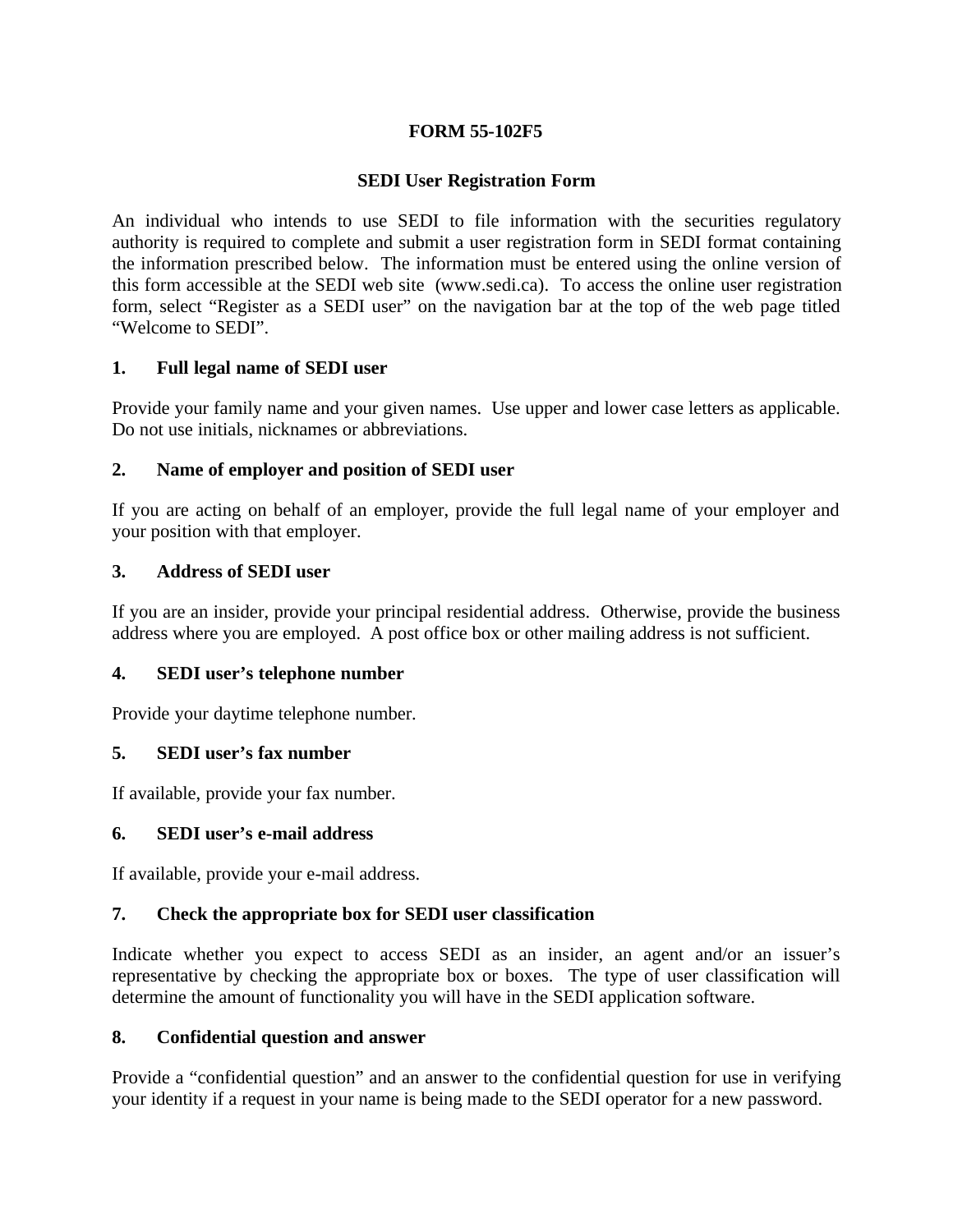#### *Certification*

Prior to submitting the completed online user registration form, you must certify that the information is true in all material respects and you must agree to update the information submitted as soon as practicable following any material change in the information.

### *Delivery of Signed Copy to SEDI Operator*

Before you may make a valid SEDI filing, you must deliver a manually signed paper copy of the completed user registration form to the SEDI operator for verification purposes. To satisfy this requirement, it is preferred that you print a copy of the online user registration form once you have certified and submitted it. You must deliver a manually signed and dated copy of the completed user registration form via prepaid mail, personal delivery or facsimile to the SEDI operator at the following address or fax number, as applicable:

> CDS INC. Attention: SEDI Administrator 85 Richmond Street West Toronto, Ontario M5H 2C9

Facsimile: 1-866-729-8011

or, if you are resident in the province of Quebec, to the SEDI operator at the address above, or to:

CDS INC. Attention: SEDI Administrator 600 boul. de Maisonneuve Ouest Montreal, Quebec H3A 3J2

or at such other address(es) or fax number(s) as may be provided on the SEDI web site (www.sedi.ca).

#### *Questions*

Questions may be directed to CDS INC. at 1-800-219-5381 or such other number as may be provided on the SEDI web site.

#### *Notice – Collection and Use of Personal Information*

The personal information that you provide on this form is used to facilitate your access to and use of the SEDI system and is not used for any other purpose. The signed copy of the completed form that you deliver to CDS INC. (the SEDI operator) is retained by CDS INC. as evidence of your registration as a SEDI user. The information you provide on this form will not be disclosed to any third party except any of the securities regulatory authorities or their authorized representatives for purposes of the administration or enforcement of securities legislation in the applicable jurisdictions. For information about the use of the information collected on this form or if you would like to obtain access to the information you have submitted, contact the CDS SEDI Administrator at the address or telephone number provided above. In Quebec, questions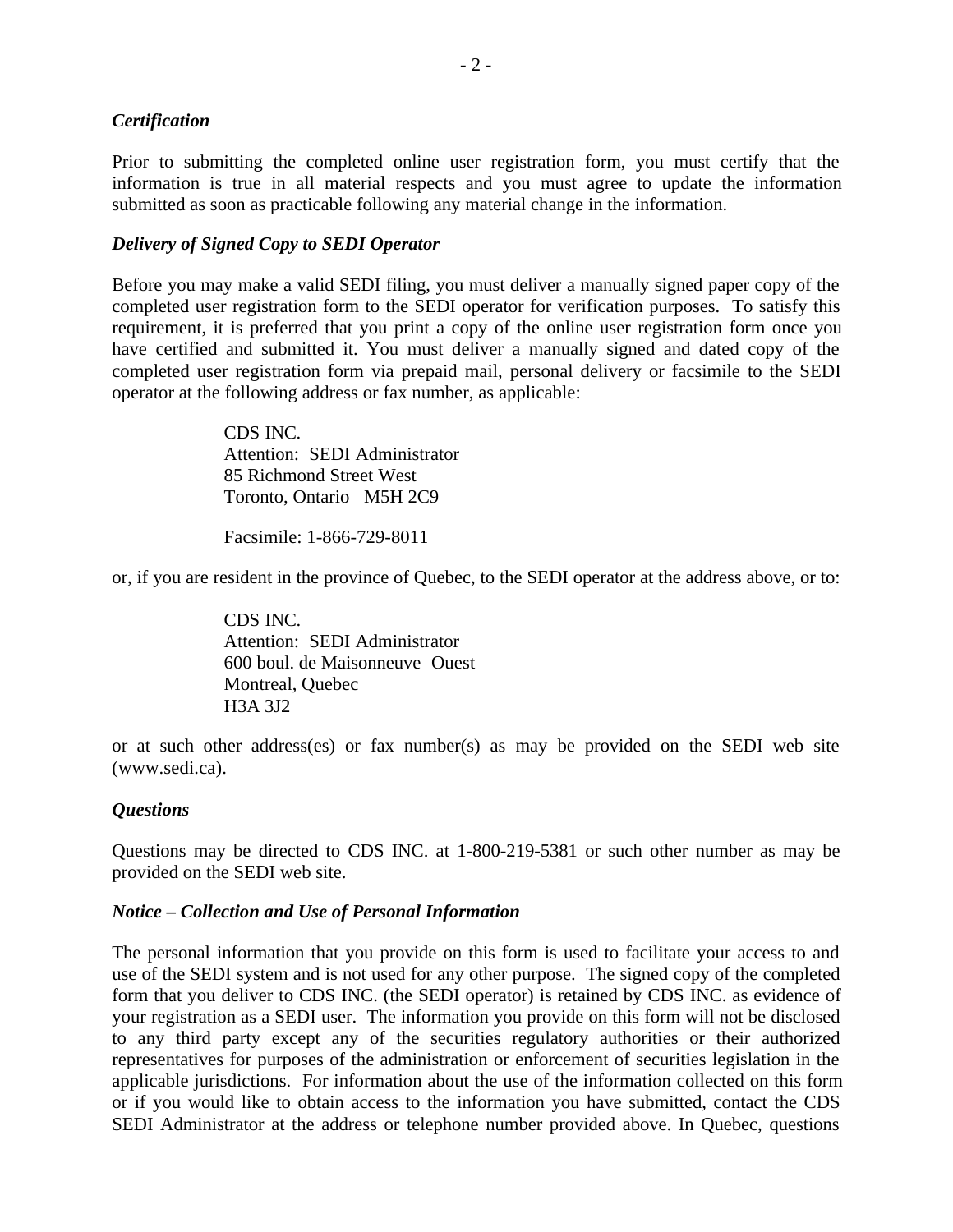may also be addressed to the Commission d'accès à l'information du Québec (1-888-528-7741, web site: www.cai.gouv.qc.ca).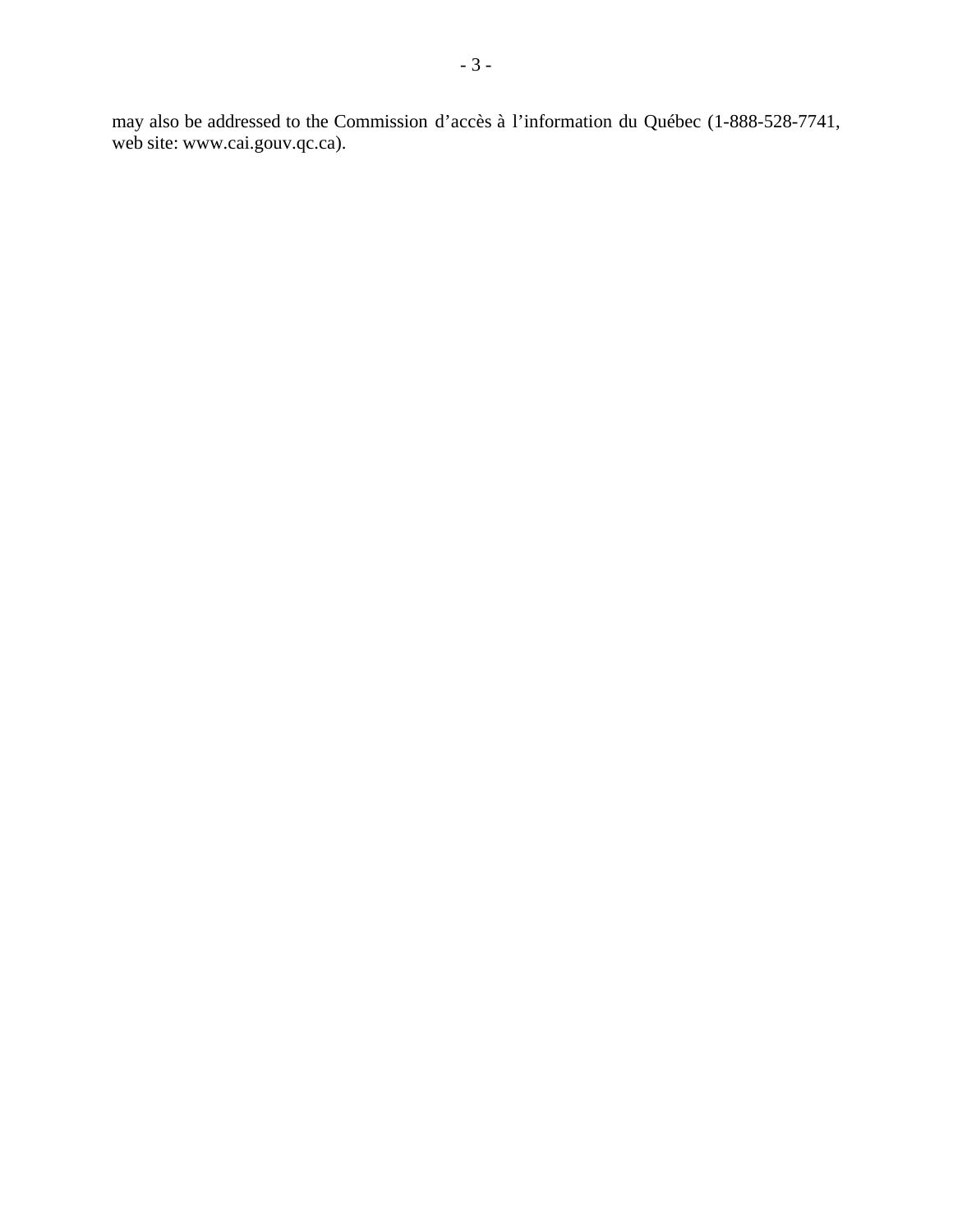#### **SEDI User Registration Form**

Note: Before an individual registering as a SEDI user may make a valid SEDI filing, the registering individual must deliver a manually signed paper copy of the completed user registration form to the SEDI operator for verification purposes. It is preferred that the registering individual print a copy of the online version using the "Print" function provided for this purpose in SEDI. The signed paper copy must be delivered by prepaid mail, personal delivery or facsimile to: CDS INC., Attention: SEDI Administrator, 85 Richmond Street West, Toronto, Ontario M5H 2C9, Facsimile: 1-866-729-8011 or, if you are resident in the province of Quebec, to the SEDI operator at the address above, or to CDS INC., Attention: SEDI Administrator, 600 boul. de Maisonneuve Ouest, Montreal, Quebec, H3A 3J2.

#### **Section 1 SEDI User Information**

| Family name:                                |          | Given names (in full):           |                          |
|---------------------------------------------|----------|----------------------------------|--------------------------|
| Employer name and position (if applicable): |          |                                  |                          |
| Address (street name and number, etc.):     |          | Municipality (city, town, etc.): |                          |
| Province, territory or state:               | Country: |                                  | Postal code or zip code: |
| Telephone number:                           |          | Fax number (if available):       |                          |
| E-mail address (if available):              |          |                                  |                          |

#### **Section 2 SEDI User Classification**

| Check the appropriate box or boxes: |       |                       |
|-------------------------------------|-------|-----------------------|
| Insider                             | Agent | Issuer representative |

#### **Section 3 Certification of SEDI User**

I certify that the foregoing information is true in all material respects. I agree to update the information submitted on this form in SEDI as soon as practicable following any material change in the information. I agree that an executed copy of Form 55-102F5, if delivered to CDS INC. by facsimile, shall have the same effect as an originally executed copy delivered to CDS INC.

| Signature of SEDI user | Date: |
|------------------------|-------|
|                        |       |
|                        |       |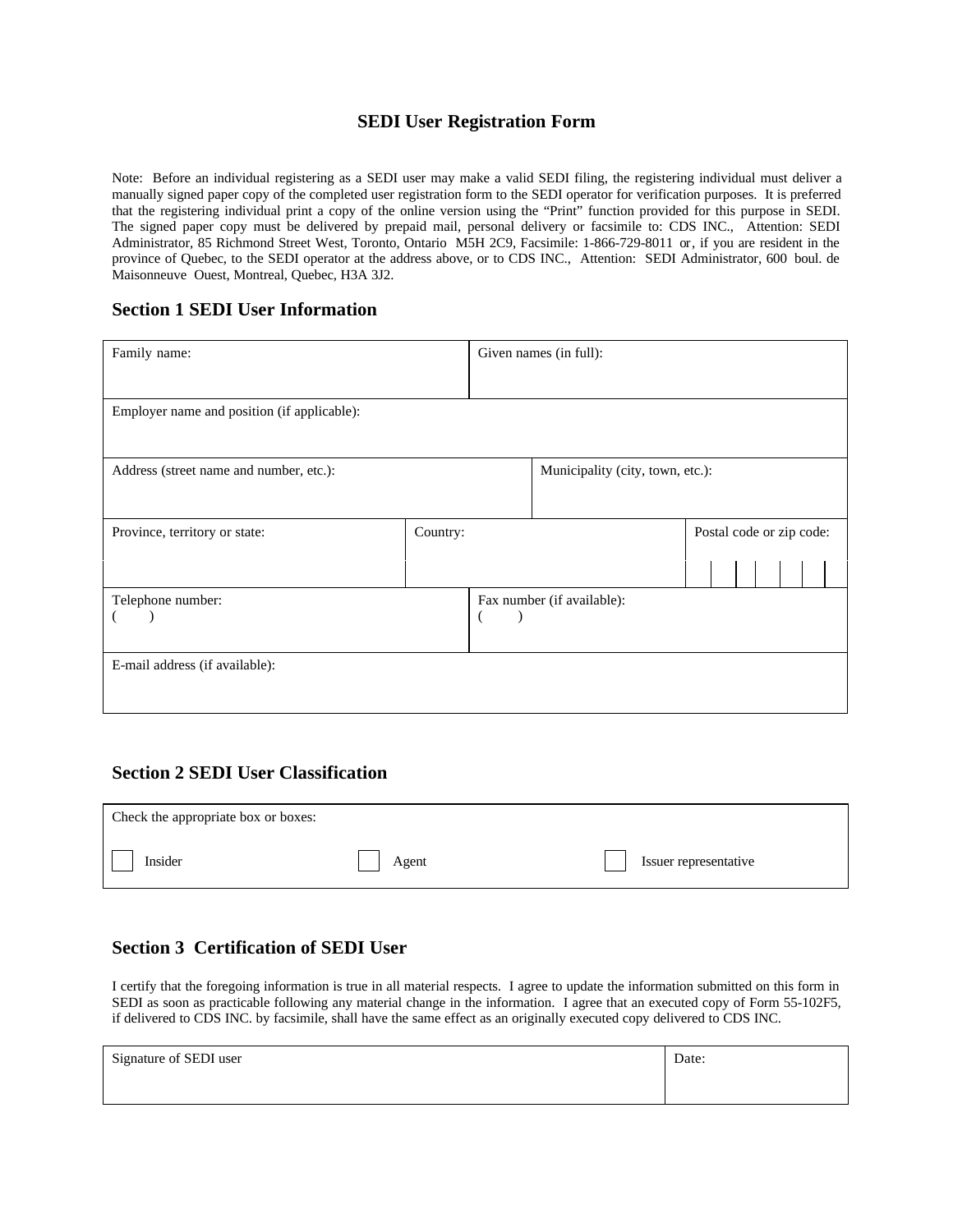### **COMPANION POLICY 55-102CP TO NATIONAL INSTRUMENT 55-102 SYSTEM FOR ELECTRONIC DISCLOSURE BY INSIDERS (SEDI)**

### **PART 1 - PUBLIC AVAILABILITY OF SEDI INFORMATION**

- **1.1** The securities legislation of several provinces requires, in effect, that information filed with the securities regulatory authority or, where applicable, the regulator under such securities legislation, be made available for public inspection during normal business hours except for information that the securities regulatory authority or, where applicable, the regulator,
	- (a) believes to be personal or other information of such a nature that the desirability of avoiding disclosure thereof in the interest of any affected individual outweighs the desirability of adhering to the principle that information filed with the securities regulatory authority or the regulator, as applicable, be available to the public for inspection, or
	- (b) in Alberta, considers that it would not be prejudicial to the public interest to hold the information in confidence, or
	- (c) in Quebec, considers that access to the information could be prejudicial for the affected persons.

Based on the above mentioned provisions of the securities legislation, the securities regulatory authority or the regulator, as applicable, has determined that the information listed in Schedule A to this Companion Policy discloses personal or other information or such a nature that the desirability of avoiding disclosure of this personal or other information in the interests of the affected persons outweighs the desirability of making the information available to the public for inspection. In addition, in Alberta, the securities regulatory authority and the regulator consider that it would not be prejudicial to the public interest to hold the information listed in Schedule A to this Companion Policy in confidence and in Quebec, the security regulatory authority considers that access to the information by the public in general could be prejudicial for the affected persons. Accordingly, the information listed in Schedule A to this Companion Policy will not be made publicly available.

**1.2** The securities regulatory authority or the regulator, as applicable, has further determined that, in the case of information filed in SEDI format other than information listed in Schedule A to this Companion Policy, the requirement that this information be made available for public inspection will be satisfied by making the information available on the SEDI web site.

# **PART 2 - PRODUCTION OF SEDI FILINGS**

**2.1** The securities legislation of several provinces contains a requirement to produce or make available an original or certified copy of information filed under the securities legislation.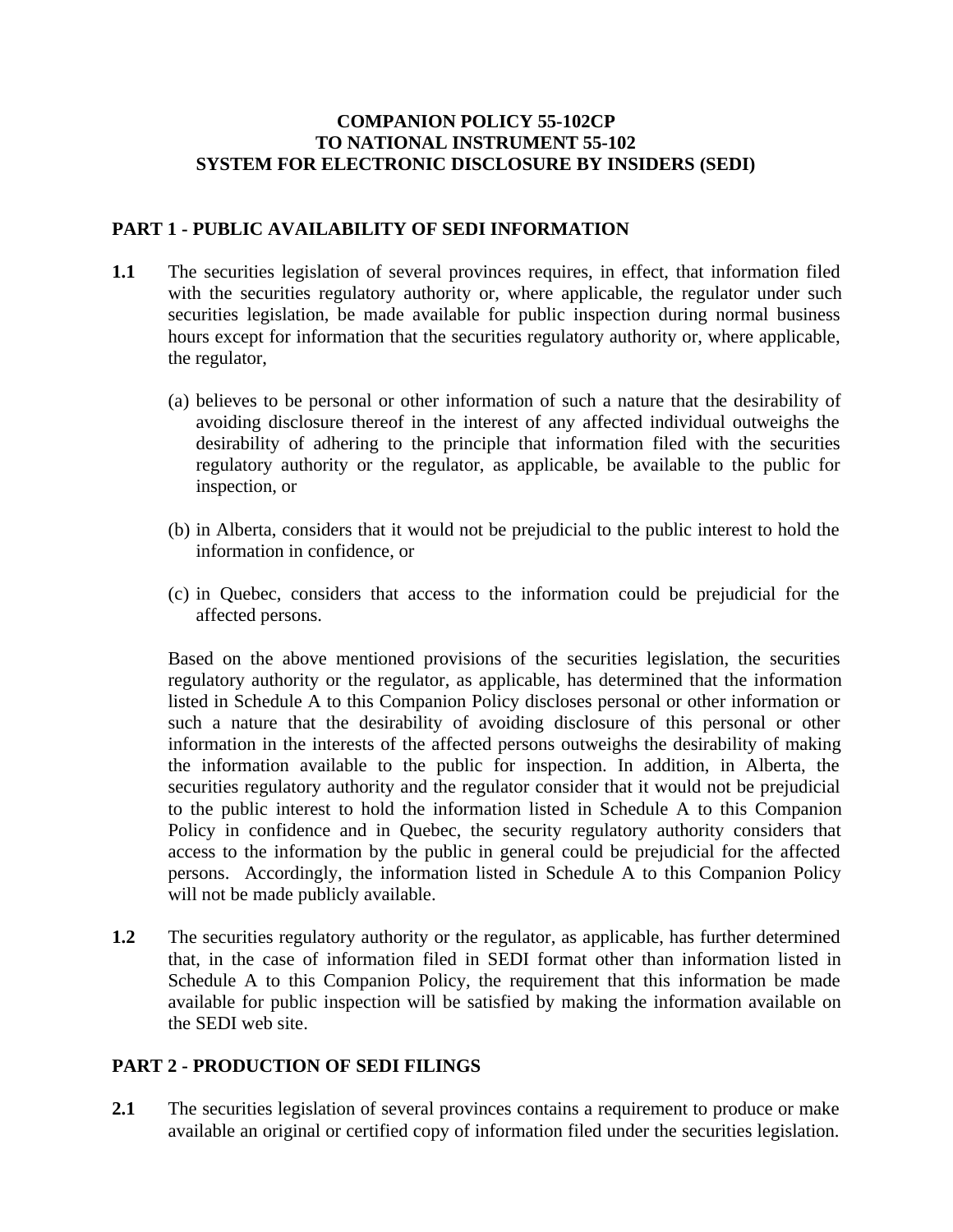The securities regulatory authority or the regulator, as applicable, considers that it may satisfy such a requirement in the case of information filed in SEDI format by providing a printed copy or other output of the information in readable form that contains or is accompanied by a certification by the regulator that the printed copy or output is a copy of the information filed in SEDI format.

# **PART 3 - JURISDICTION OF FILING**

**3.1** The SEDI software application located at the SEDI web site does not provide a SEDI user with the functionality to select the jurisdiction(s) in which a SEDI filing is being submitted for filing. However, the securities regulatory authority takes the view that the submission of information in SEDI format in accordance with the National Instrument constitutes the filing of that information under securities legislation if the information is required to be filed under the securities legislation.

# **PART 4 - DATE OF FILING AND CONDITIONAL FILING**

- **4.1** Subject to section 4.2, the securities regulatory authority takes the view that information filed in SEDI format is, for purposes of securities legislation, filed on the day that the transmission of the information to the SEDI server is completed. Following receipt by SEDI of information filed in SEDI format, SEDI will provide the SEDI user with the ability to print a copy of the filed information showing the date and time of receipt by SEDI.
- **4.2** Subsection 2.5(1) of the National Instrument provides that an individual who is a SEDI filer, a filing agent, or an authorized representative of a SEDI filer or filing agent, may use SEDI for the purpose of making SEDI filings. Subsection 2.5(2) of the National Instrument provides that, before using SEDI to make a SEDI filing, such an individual must register as a SEDI user by completing and submitting an online user registration form and delivering a manually signed paper copy of the completed user registration form to the SEDI operator, for verification. Since registration requires delivery of a signed paper copy of the completed user registration form to the SEDI operator for verification, the securities regulatory authority takes the view that a SEDI filing made by an individual who has not completed registration as a SEDI user in accordance with subsection 2.5(2) of the National Instrument is not a valid filing for purposes of securities legislation until such time as the individual making the SEDI filing has completed the registration process.

Despite the requirement to complete the user registration process before using SEDI to make filings, SEDI has been designed to permit an individual who has submitted the online user registration form to proceed to prepare and submit an insider profile as well as insider reports prior to the delivery and verification of the signed paper copy of the registration form. However, SEDI will assign a conditional status to any insider profiles or insider reports filed by an individual who has not completed the registration process. Consistent with the provisions of the National Instrument discussed above, SEDI filings that are conditional are not considered valid filings and are not made publicly accessible. If and when the individual making a conditional SEDI filing completes the registration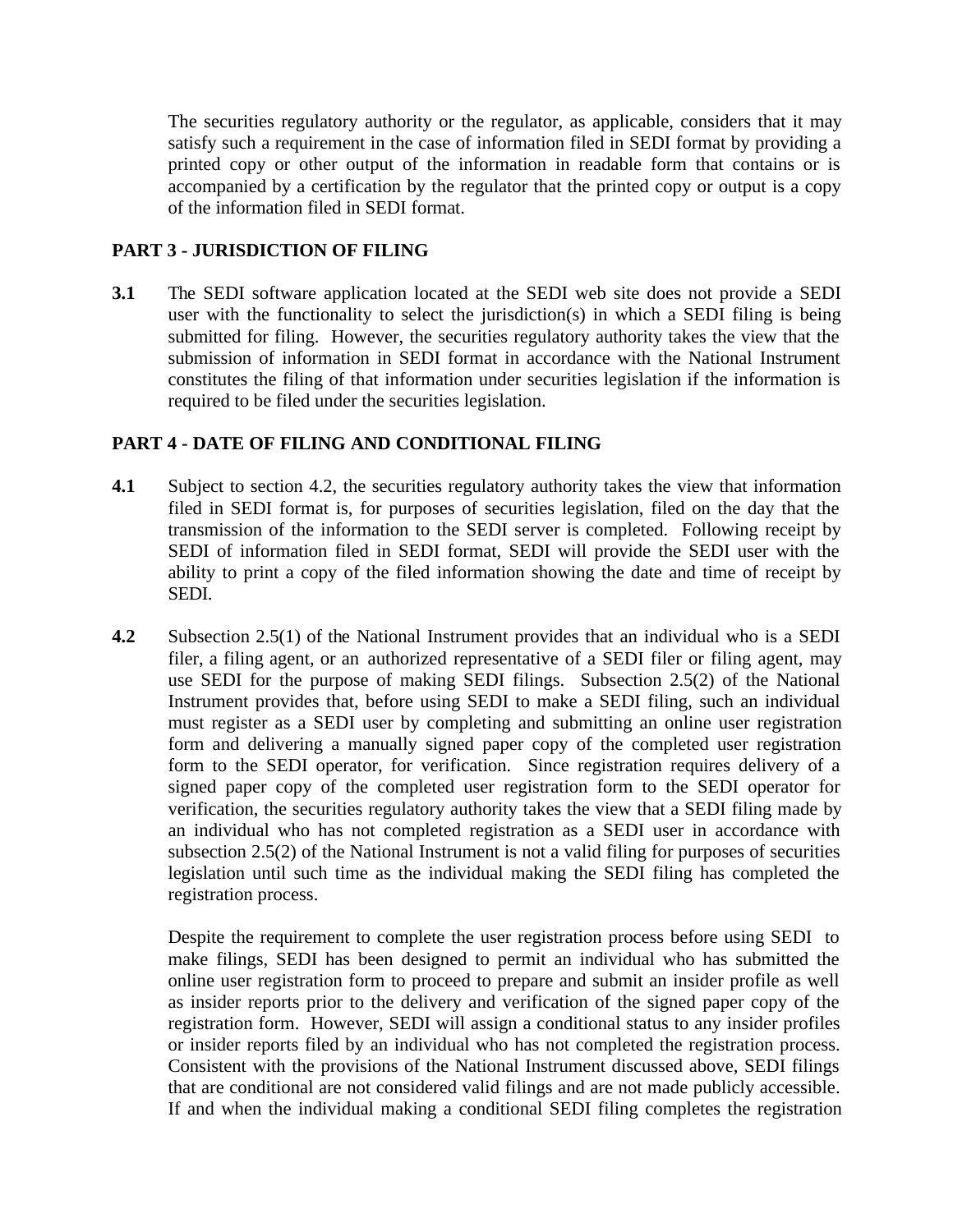process, any conditional SEDI filings will automatically cease to be conditional filings and will be made publicly accessible.

It is anticipated that signed paper copies of the registration form that are delivered to the SEDI operator for verification will be processed promptly upon receipt by the SEDI operator. If there is a problem with the verification process, the SEDI operator will attempt to resolve the problem by trying to contact the registering individual or using other appropriate means, which may involve referring the problem to the securities regulatory authority. It is preferred that registering individuals sign a computer printout of the online registration form for purposes of satisfying the requirement to deliver a signed paper copy of the form to the SEDI operator for verification.

### **PART 5 - OFFICIAL COPY OF SEDI FILINGS**

**5.1** For purposes of securities legislation, securities directions or any other related purpose, the securities regulatory authority takes the view that the official record of any information filed in SEDI format by a SEDI filer is the electronic information stored in SEDI.

### **PART 6 - COLLECTION, USE AND DISCLOSURE OF PERSONAL INFORMATION**

**6.1** The *Personal Information Protection and Electronic Documents Act* (Canada) (the AFederal Privacy Act@) requires an organization that is collecting, using or disclosing personal information to obtain the individual=s consent in most circumstances. While certain information filed in SEDI is personal information within the meaning of the Federal Privacy Act, the Act provides an exemption from the consent requirement in respect of personal information that is, by law, collected and placed in a public registry if the collection, use and disclosure relates directly to the purposes for which the personal information appears in the public registry. This exemption is based on the recognition that often there are legitimate primary purposes for which the personal information is collected, used or disclosed and, therefore, as long as the information is collected, used or disclosed for the primary purposes, no consent is required.

In Quebec, the *Act Respecting Access to Documents Held by Public Bodies and the Protection of Personal Information*, R.S.Q. c. A-2.1 (the APublic Sector Act@) and the *Act Respecting the Protection of Personal Information in the Private Sector*, R.S.Q. c. P-39.1 (the APrivate Sector Act@) are both applicable to information filed in SEDI. Under the Public Sector Act, personal information which, by law, is public is not considered to be nominative (or personal) and, therefore, is not confidential. The Private Sector Act, which applies to persons engaged in carrying on an enterprise (excluding a public body within the meaning of the Public Sector Act and any person that holds information on behalf of the public body), requires an individual=s consent to the use or disclosure of personal information concerning the individual in most circumstances. Further, this consent must be manifest, free and enlightened, and must be given for specific purposes. However, Bill 122, which will amend the Private Sector Act and which was introduced in the Quebec legislature on May 11, 2000, will harmonize the Private Sector Act with the Public Sector Act. Bill 122 provides that personal information which, by law, is public is not confidential. Consequently, if the Quebec legislature adopts Bill 122, the use and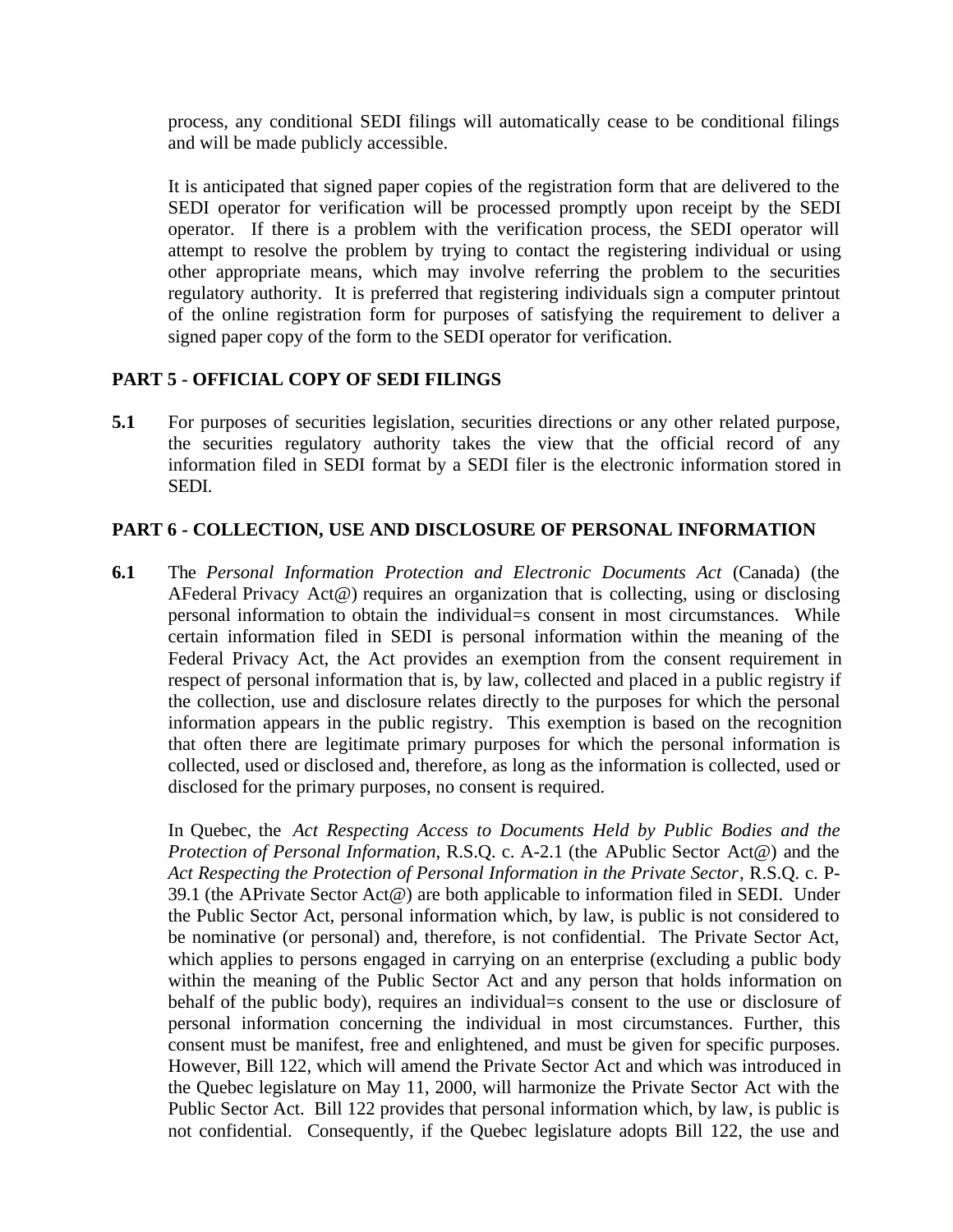communication of publicly available information filed in SEDI will not be subject to the consent requirement in the Private Sector Act.

- **6.2** For purposes of determining the scope of the exemption from the consent requirement in the Federal Privacy Act discussed in section 6.1, the securities regulatory authority takes the view that the primary purposes for the collection, use and disclosure of personal information relating to insiders of reporting issuers and their security holdings in these issuers include the following:
	- (a) protecting the investing public against unfair, improper or fraudulent use of material undisclosed information relating to publicly traded issuers;
	- (b) enhancing the ability of investors to make well-informed investment decisions;
	- (c) promoting efficiency in the capital markets;
	- (d) promoting fair, honest and responsible market practices by market participants; and
	- (e) promoting confidence in the transparent operation of the capital markets in Canada.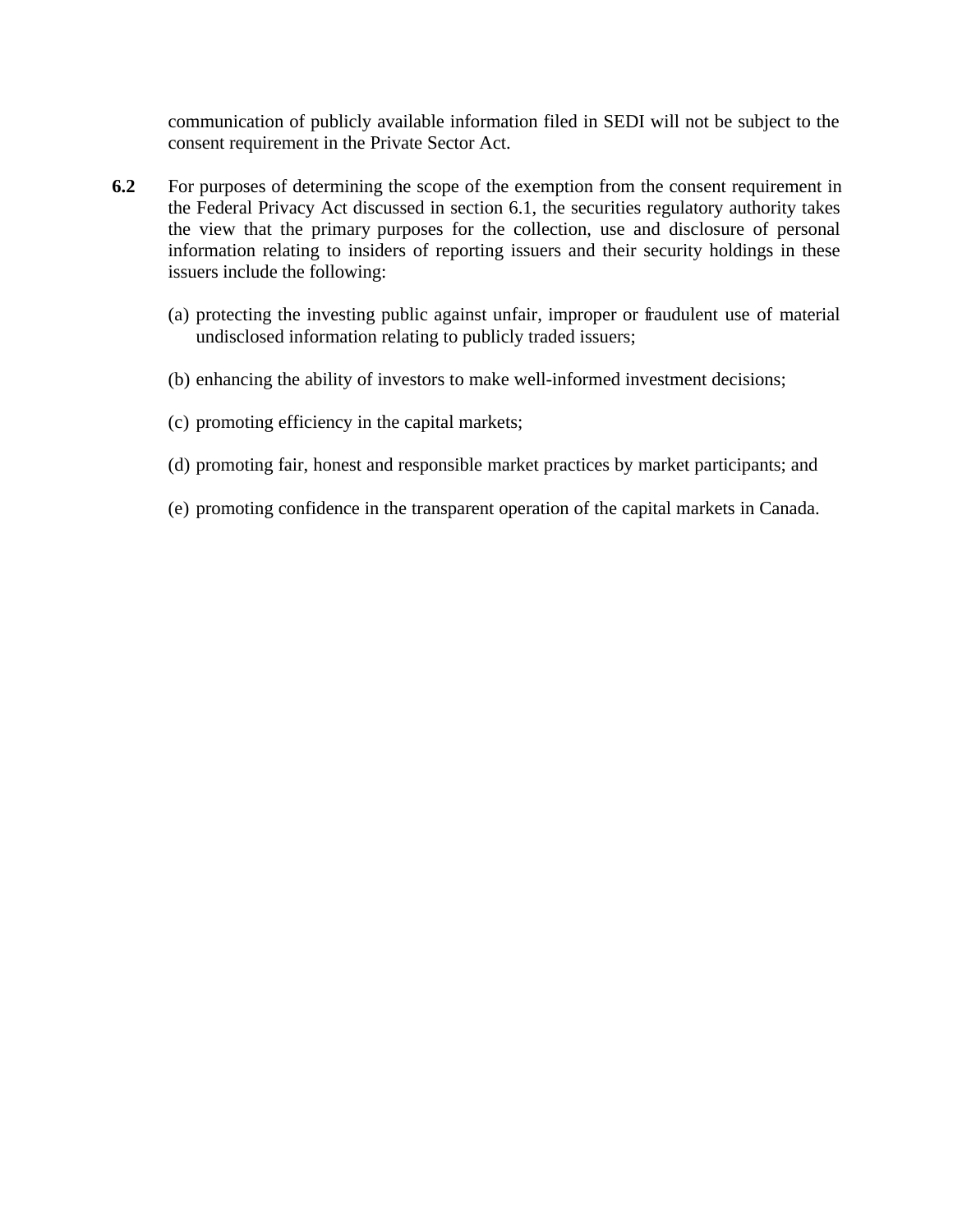### **SCHEDULE A TO COMPANION POLICY 55-102CP SYSTEM FOR ELECTRONIC DISCLOSURE BY INSIDERS (SEDI)**

# **Form 55-102F1 Insider Profile**

The following information filed in Form 55-102F1 Insider Profile will not be made available for public inspection:

- 1. Name of insider representative (if applicable) (item 2)
- 2. Insider's address including postal code but excluding municipality (city, town, etc.), province, territory, state and/or country (item 3)
- 3. Insider's telephone number (item 4)
- 4. Insider's fax number (if applicable) (item 5)
- 5. Insider's e-mail address (if applicable) (item 6)
- 6. Correspondence in English or French (item 7)
- 7. Confidential question and answer (item 8)
- 8. Additional contact information (item 13)

# **Form 55-102F2 Insider Report**

The following information filed in Form 55-102F2 Insider Report will not be made available for public inspection:

1. Private remarks to securities regulatory authority (item 17)

# **Form 55-102F3 Issuer Profile Supplement**

The following information filed in Form 55-102F3 Issuer Profile Supplement will not be made available for public inspection:

- 1. Name of insider affairs contact (item 2)
- 2. Address of insider affairs contact (item 3)
- 3. Telephone number and e-mail address of insider affairs contact (item 4)
- 4. Fax number of insider affairs contact (if applicable) (item 5)
- 5. Confidential question and answer (item 6)

# **Form 55-102F4 Issuer Event Report**